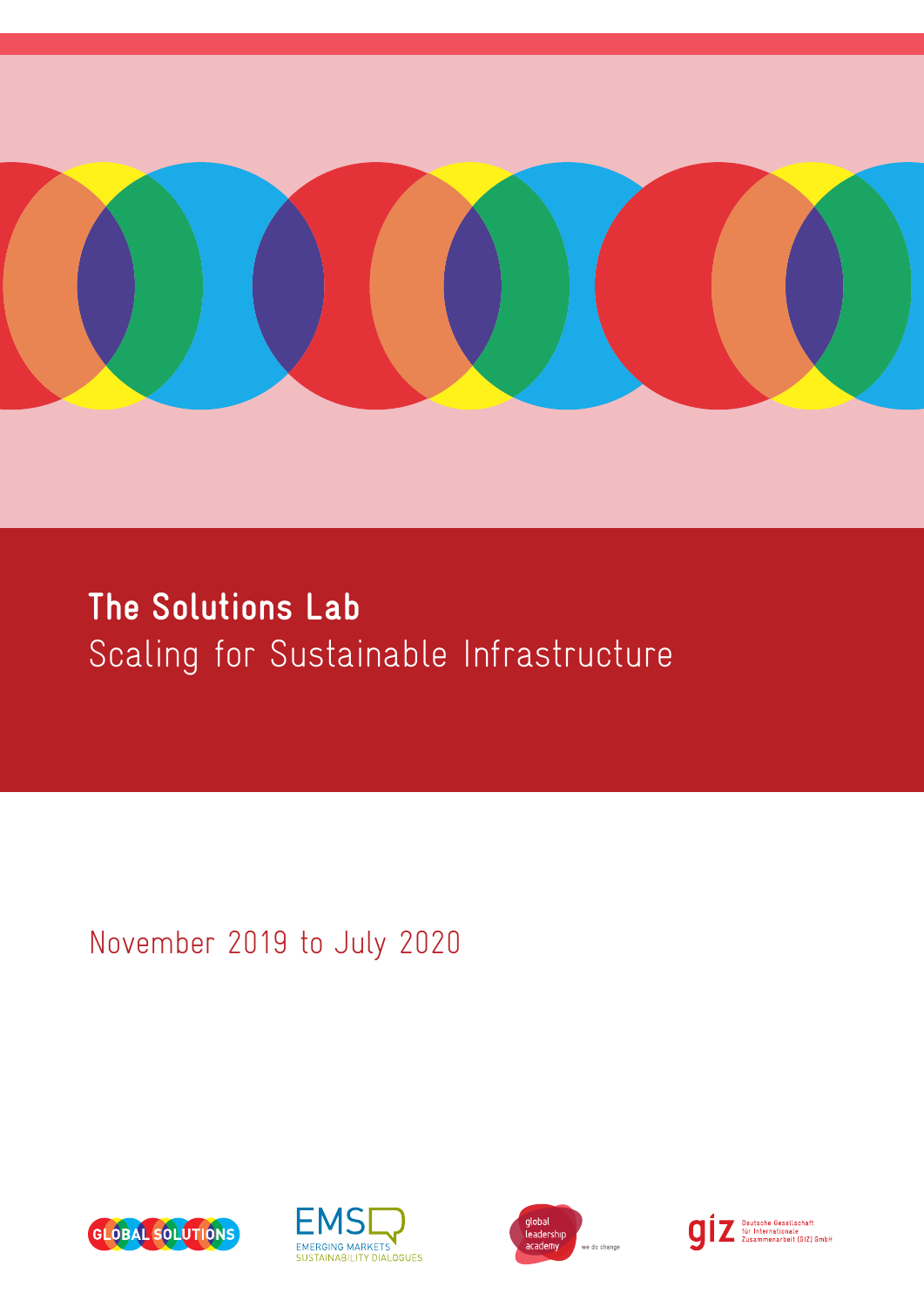ONBOARDING & PREPARATION

October 2019

1ST LAB MEETING "KICK OFF"

Berlin, Germany: 19-22 November 2019

VIRTUAL CO-CREATION PHASE I

November 2019 - February 2020

## 2ND LAB MEETING "DEEP DIVE"

Mexico City, Mexico: 18-21 February 2020

## VIRTUAL CO-CREATION PHASE II

February - June 2020

## SOUNDING BOARDS & OUTREACH EVENTS

Throughout 2020 (e.g. The Global Solutions Summit in Berlin 20-21 April 2020)

## 3RD LAB MEETING "SCALE UP"

Milan, Italy: 29 June - 2 July 2020

## IMPLEMENTATION PHASE

Starting July 2020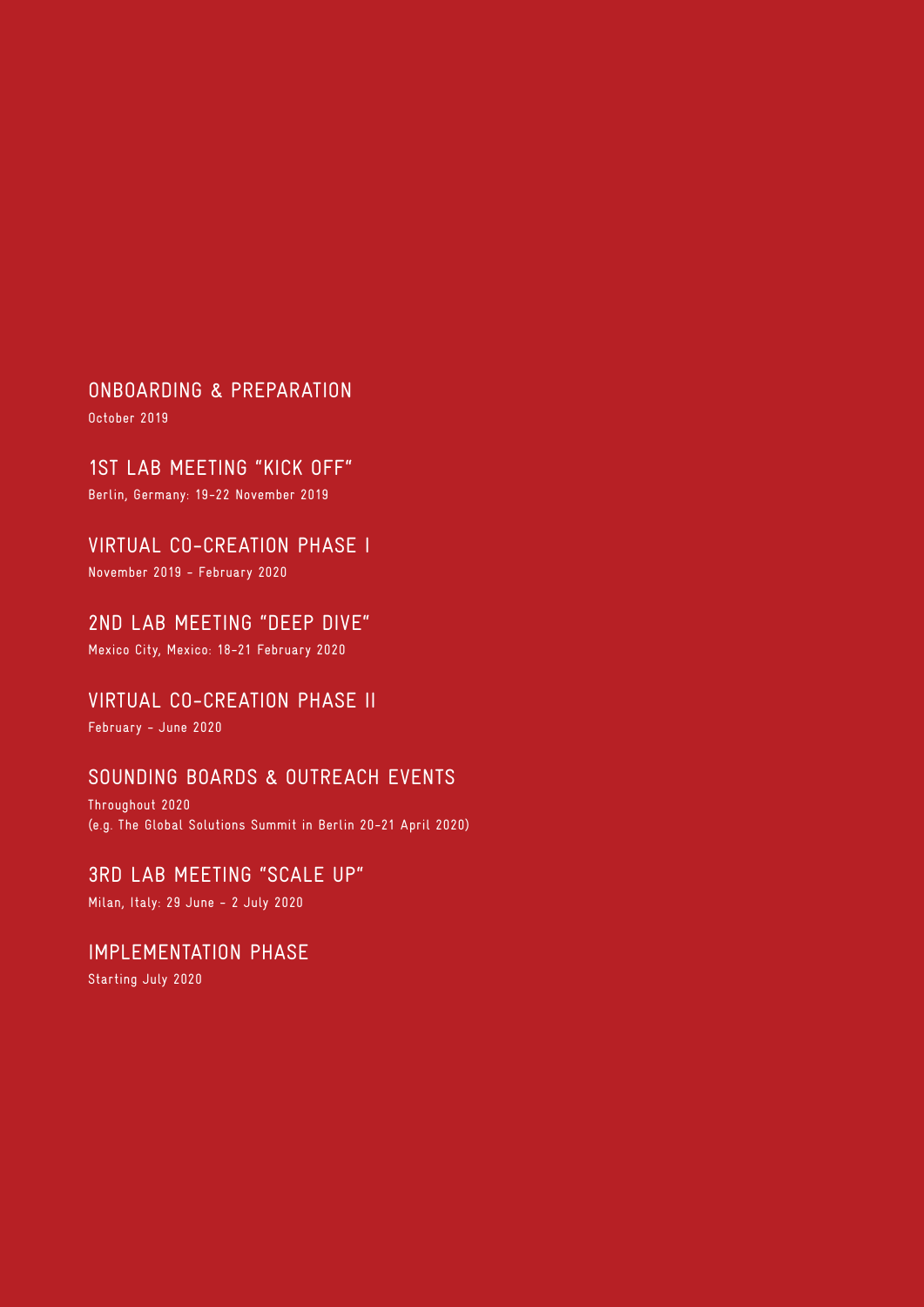## THE SOLUTIONS LAB SCALING FOR SUSTAINABLE INFRASTRUCTURE

Sustainable infrastructure is globally recognized as key to realizing the Sustainable Development Goals and Paris Agreement. Over the last years, more and more strategies, policies and tools have been developed to unleash this potential for sustainable development. Yet, public and private sector still struggle to put in place infrastructure that meets the four principles of sustainability: economic and financial, environmental, social and institutional. To analyze what hinders broad uptake of existing sustainable infrastructure solutions, to identify approaches that work, and to devise context-sensitive strategies for their scaling, the Global Solutions Initiative (GSI) and the Deutsche Gesellschaft für Internationale Zusammenarbeit (GIZ) GmbH are launching The Solutions Lab "Scaling for Sustainable Infrastructure".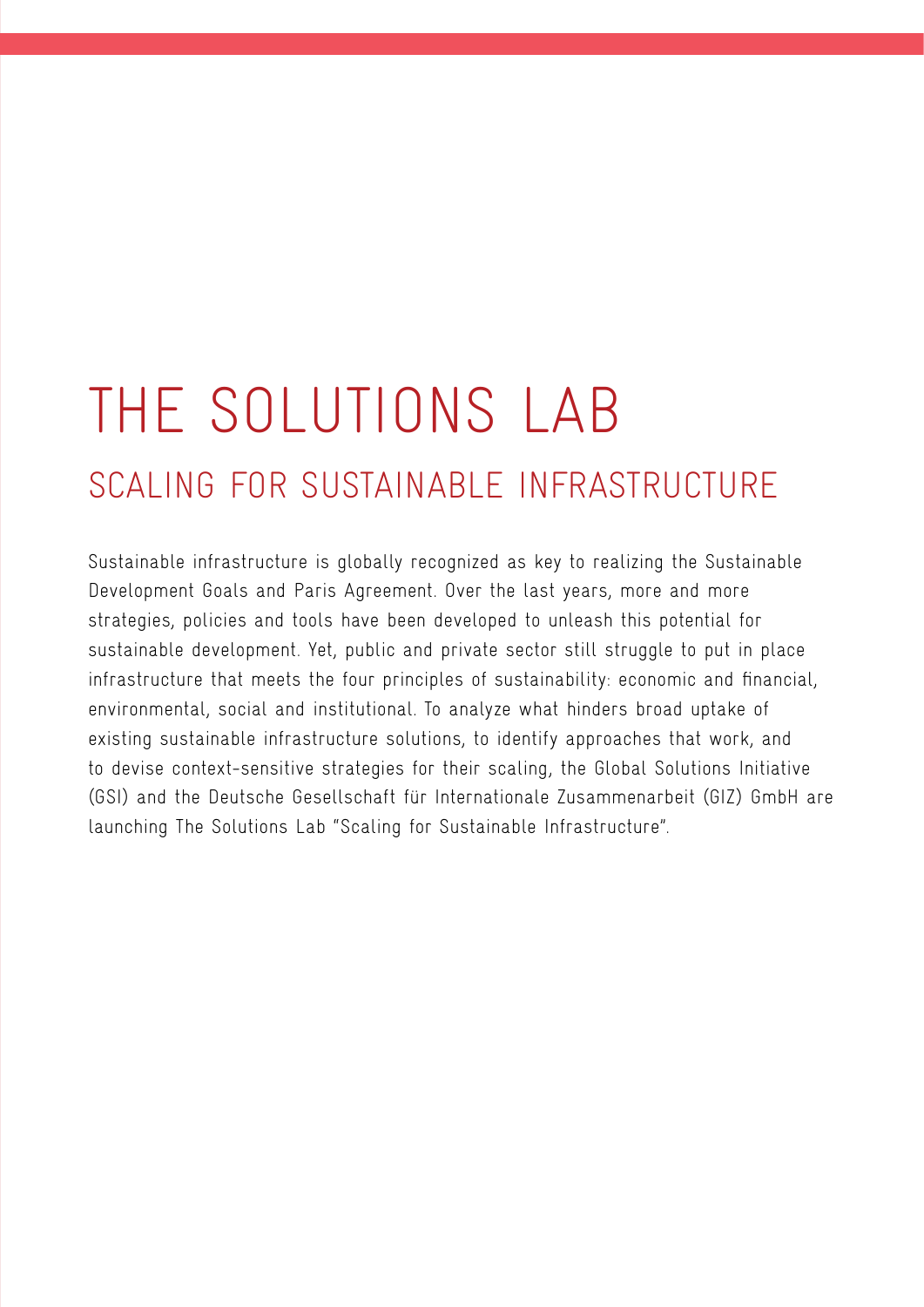## RATIONALE

Inadequate transportation and energy networks, a lack of basic sanitation facilities and insufficient communication infrastructure still affect the well-being of billions of people. To close this gap, and thus to lay the very foundation on which societies can build the prospects of a more prosperous and inclusive future, additional investments of \$15 trillion must must be mobilized until 2040, according to G20's Global Infrastructure Hub.

At the same time, it is becoming increasingly clear that infrastructure can also incur negative effects on people and planet, including through involuntary resettlements or climate change. In both positive ways and negative, infrastructure touches upon all dimensions of sustainability: economic, institutional, social and environmental. Therefore, the G20's Osaka Declaration underlines that while "infrastructure is a driver of economic growth", what is needed is not simply 'more infrastructure' but 'more and quality infrastructure'.

As evidenced by the G20 Osaka Leaders' Declaration, sustainable infrastructure development is recognized by policy makers as key to realizing the Sustainable Development Goals (SDGs) and Paris Agreement. To this end, more and more sustainability tools, policies and strategies have been developed. Yet, public and private sector still struggle to put in place infrastructure that serves the overarching goal of a recoupling of economic and social progress within our planetary boundaries. To change this, the Lab will address two challenges in particular: First, sustainability considerations need to be systematically integrated at every step in the planning of infrastructures. Second, the benefits of sustainable infrastructure need to be quantified to strengthen the business case for sustainability.

To address these challenges, the Global Solutions Initiative (GSI) and the Deutsche Gesellschaft für Internationale Zusammenarbeit (GIZ) GmbH are launching The Solutions Lab "Scaling for Sustainable Infrastructure". The 8-month process brings together app. 25 experts from academia, policy, finance and infrastructure development to overcome implementation challenges and upscale sustainable infrastructure solutions.

#### **OBJECTIVES**

The Solutions Lab promotes dialogue and mutual learning amongst a diverse set of stakeholders from the sustainable infrastructure ecosystem: The program stimulates the exchange of experiences across regional and professional boundaries (peer learning). This allows participants to thoroughly understand and appreciate the perspectives of a diverse set of players including the private, public and financial sectors as well as academia – a key prerequisite to create and scale innovative solutions for sustainable infrastructure. The process aims to develop viable networks which can be drawn on even after the official Lab process has come to an end.

Inspiring participants to take action: To move from dialogue to action participants will, in a first step, collectively analyze what has been hampering the scaling of sustainable infrastructure solutions to date. Here, the goal is to identify specific target areas where changes and innovation are needed. In a second step, the process will enable participants to develop concrete steps and recommendations to overcome these obstacles. The process will be accompanied by experienced change facilitators – but ownership ultimately rests with the participants.

## Equips participants to take leadership as change agents: Finally, The Solutions Lab will inspire participants to

take leadership and support them in their role as change agents.

## EXPECTED OUTPUTS

Implementation Strategies: How can sustainability solutions be scaled across work streams of public and private sector infrastructure development?

Tools and Approaches: How to adjust existing sustainability solutions to overcome the implementation gap?

Policy Briefs: What policies are needed to allow for a global uptake of innovative sustainability solutions?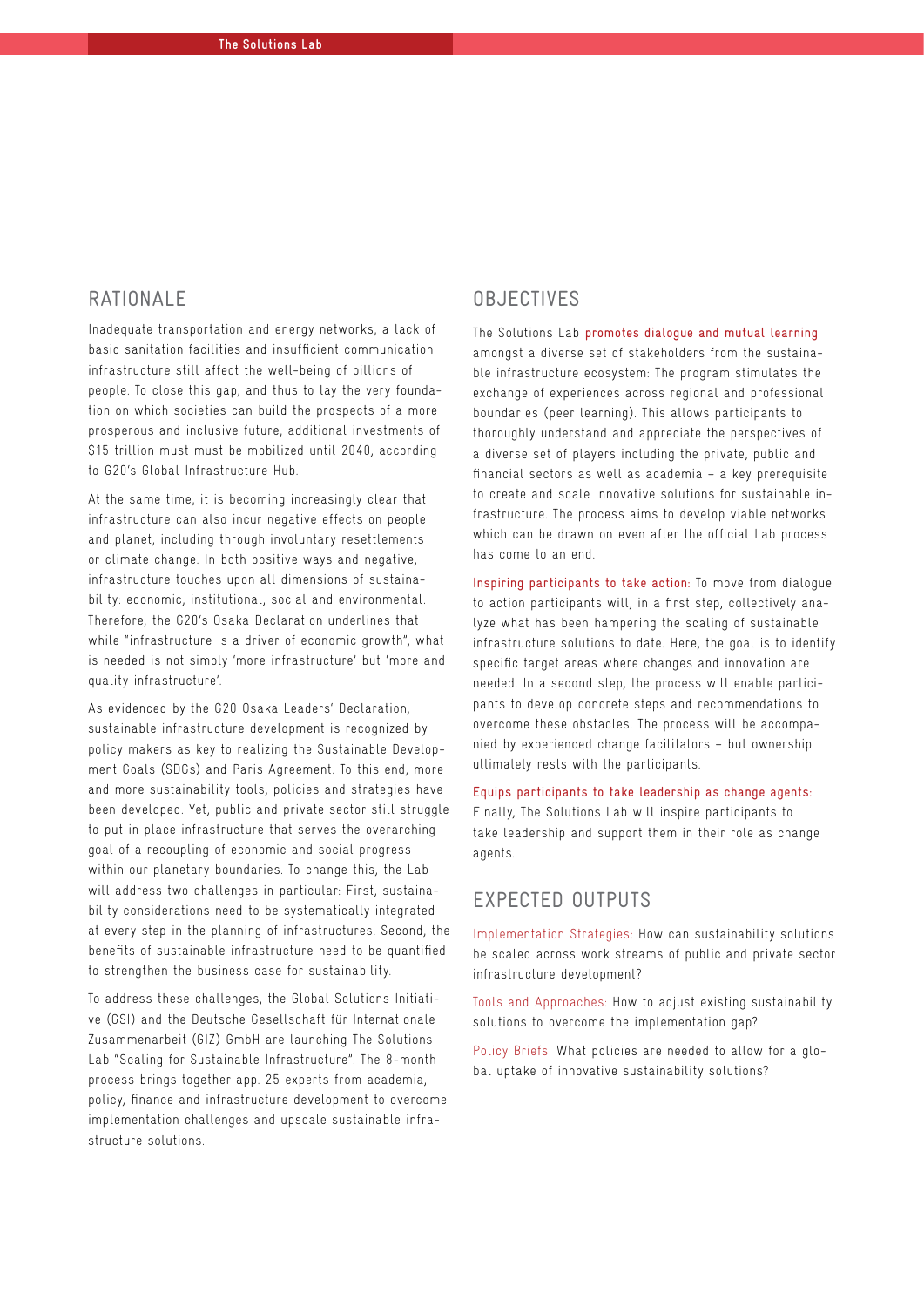# THE PROCESS

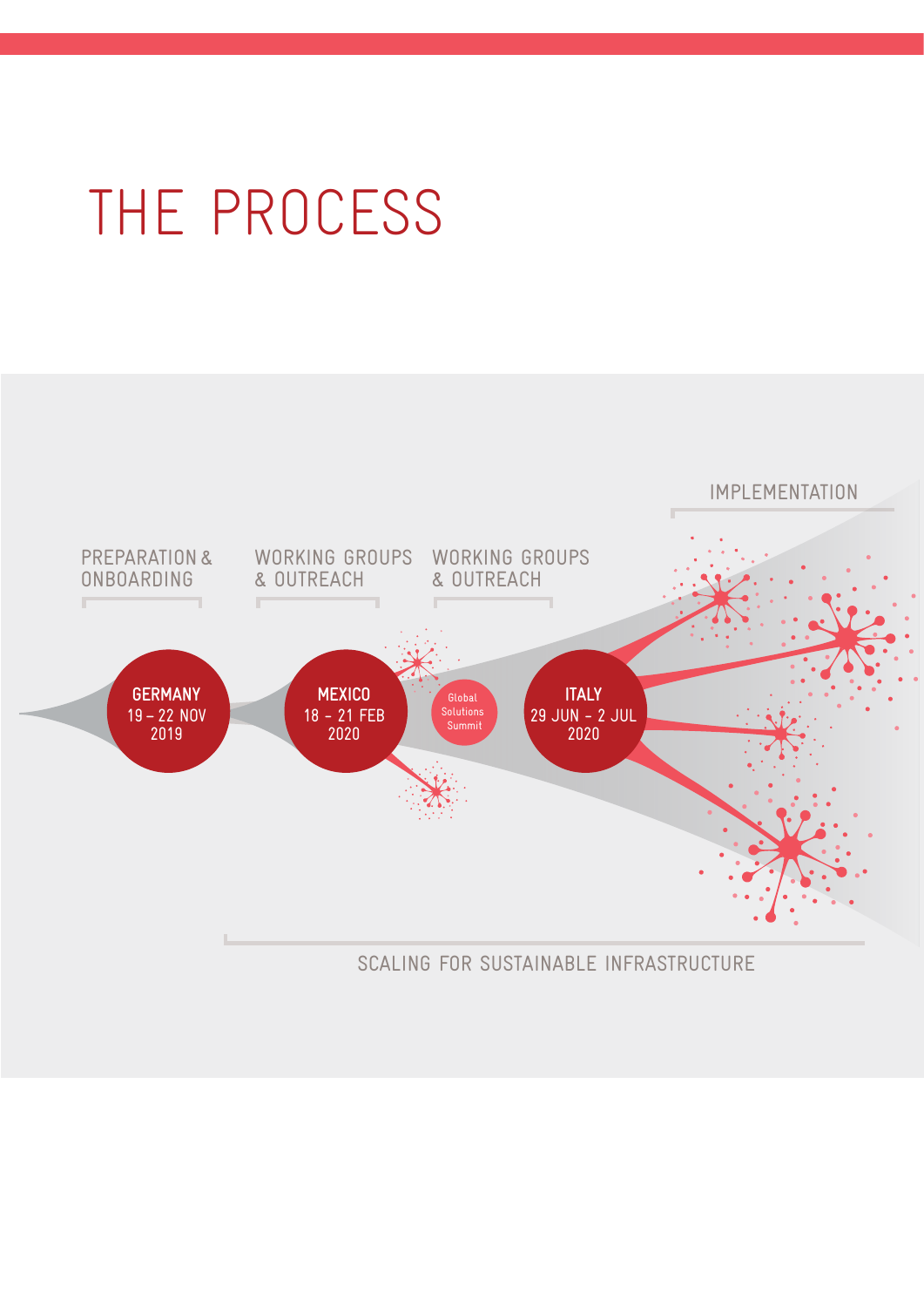## METHODOLOGY & APPROACH

#### METHODOLOGY

In today's world, economic, social and environmental issues are strongly interrelated. No matter the topic, an increasing number of actors is involved, cause and effect can be far away in space or time. Yet, most of our approaches are still developed and implemented in sectoral and organisational silos: the way we respond to our challenges no longer matches the complexity and dynamics of our most pressing challenges.

With the 2030 Agenda for Sustainable Development, the international community recognized the strong interlinkages between all dimensions of sustainability and called for a holistic approach to global development. The SDGs represent a global realisation that the current situation is unacceptable, it cannot be transformed unilaterally or immediately, and there is a need for spaces that allow for a collective search for new approaches. The Solutions Lab creates such a space on the basis of the "Social Lab approach".

A Social Lab is systemic and participatory. Where leaders and change agents have diverse perspectives on how to address their shared area of concern and no single actor has the solution, it fosters collaboration across organisations, sectors and often national borders. This helps create the necessary commitment of different stakeholders to work together towards common goals in the long run.

Rather than a linear and reactive approach (conventional planning, development and strategic responses have proven inadequate), addressing such complexity as outlined above requires an approach that is emergent and responsive to the changing nature of the challenge being addressed. The Lab thus provides a space for a purposeful detour that enables the group of participants to explore and uncover the existing reality, to co-create new ideas and to scale innovative solutions. (see graph)



TWO WAYS OF ADDRESSING CHALLENGES

#### APPROACH

The Solutions Lab consists of three face-to-face meetings as well as a virtual dialogue process along the way. The 2020 Global Solutions Summit in Berlin will be an additional mile-stone which allows a delegation (tbd) to present the Lab process and interim result to a high-rank policy audience. In addition, there will be space and potential funding throughout the Lab process to organize (1) sounding boards which serve to test ideas amongst a specific target group and (2) outreach events which will help to advocate for Lab results and ideas. The Solutions Lab will run from November 2019 until summer 2020. Yet, implementation is expected to continue organically beyond the last Lab meeting in Milan.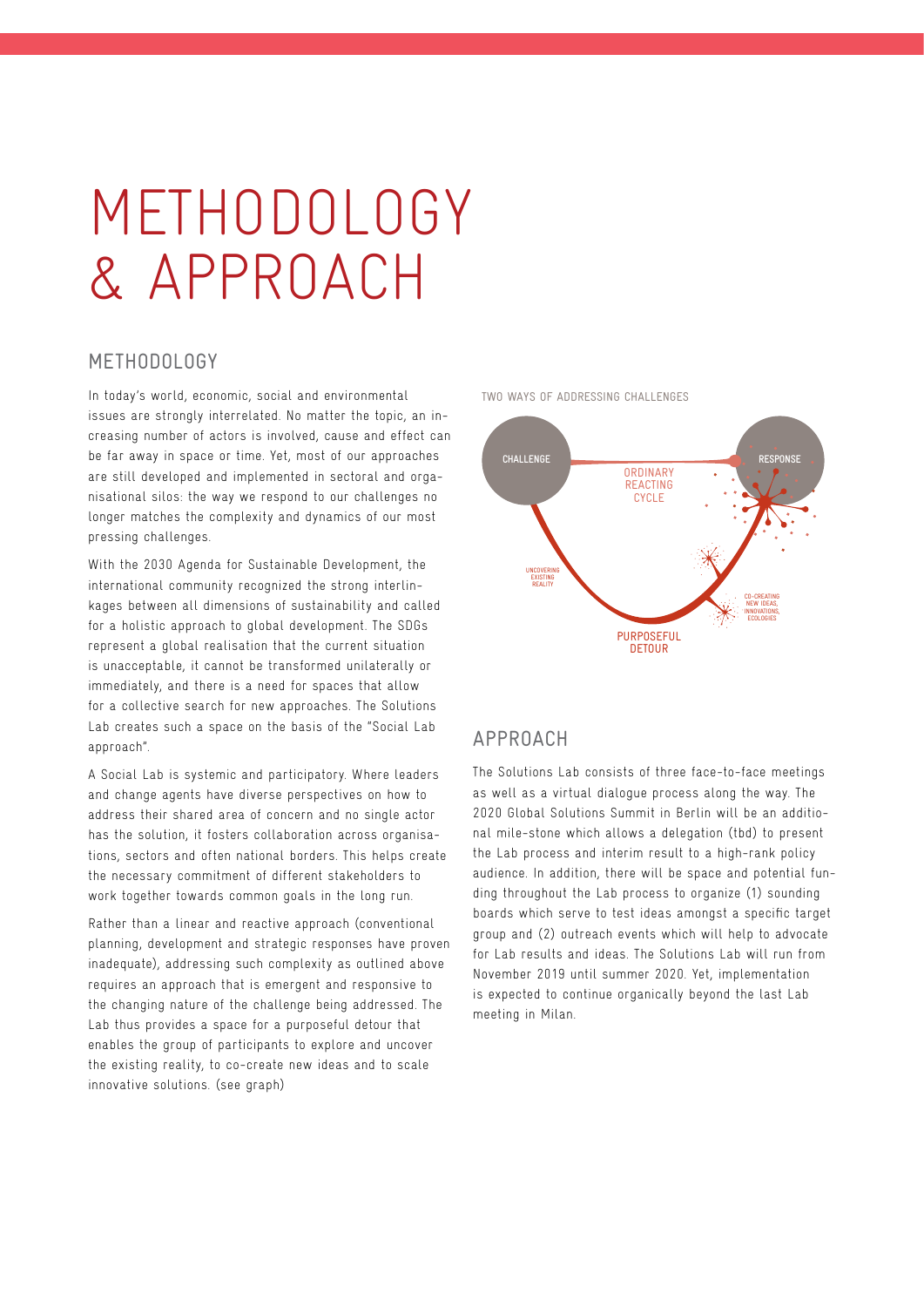#### PARTICIPANTS

The Solutions Lab is designed for leaders and change agents from the worlds of policymaking, business, development practice, academia and civil society. The participants come from diverse backgrounds and are united by their passion for sustainable infrastructure and their commitment to transformation and scaling solutions. In this Lab, they share their knowledge and perspectives of sustainable infrastructure, discovering new angles and approaches to change and put scaling ideas and solutions to action.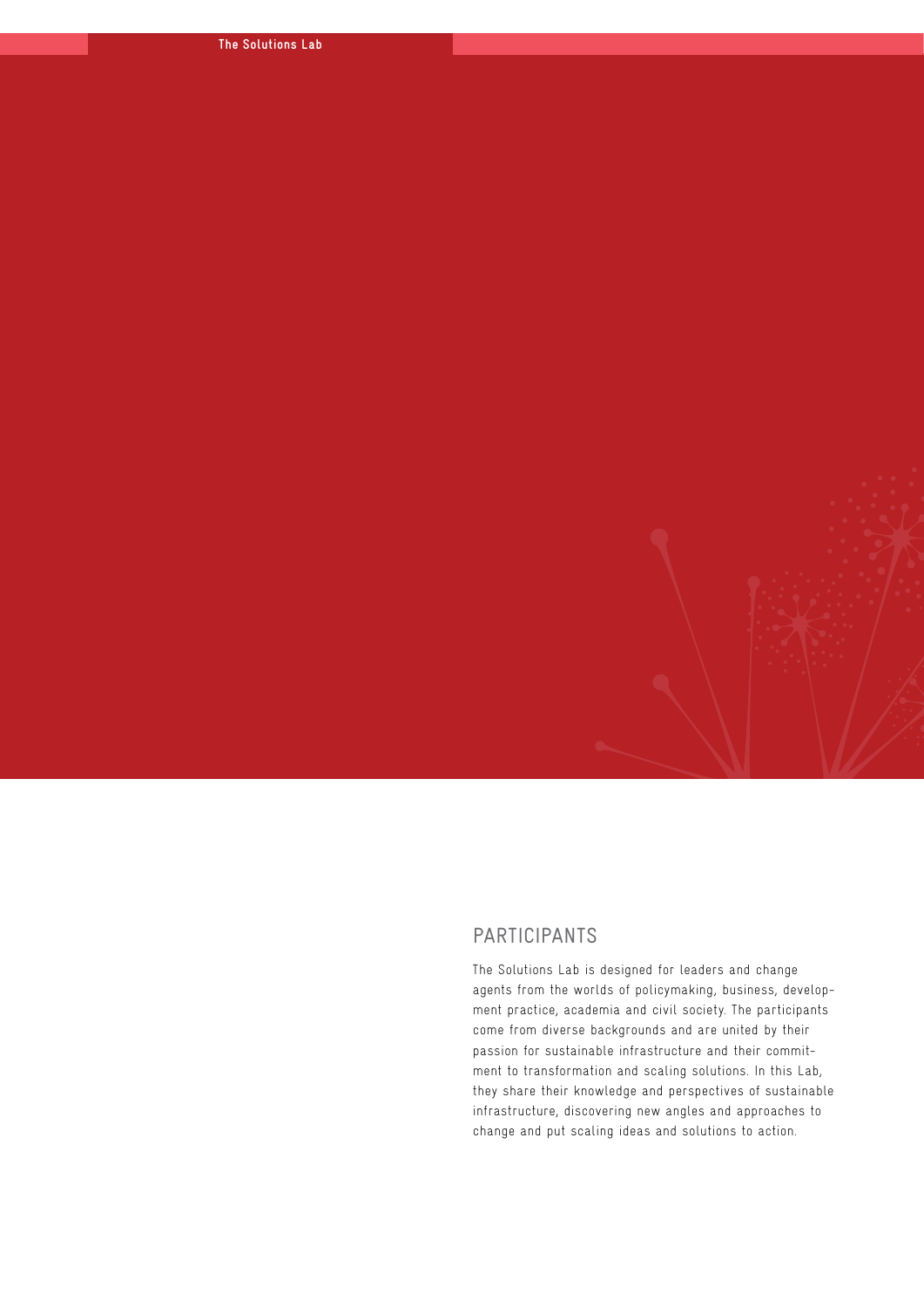# PARTICIPANTS



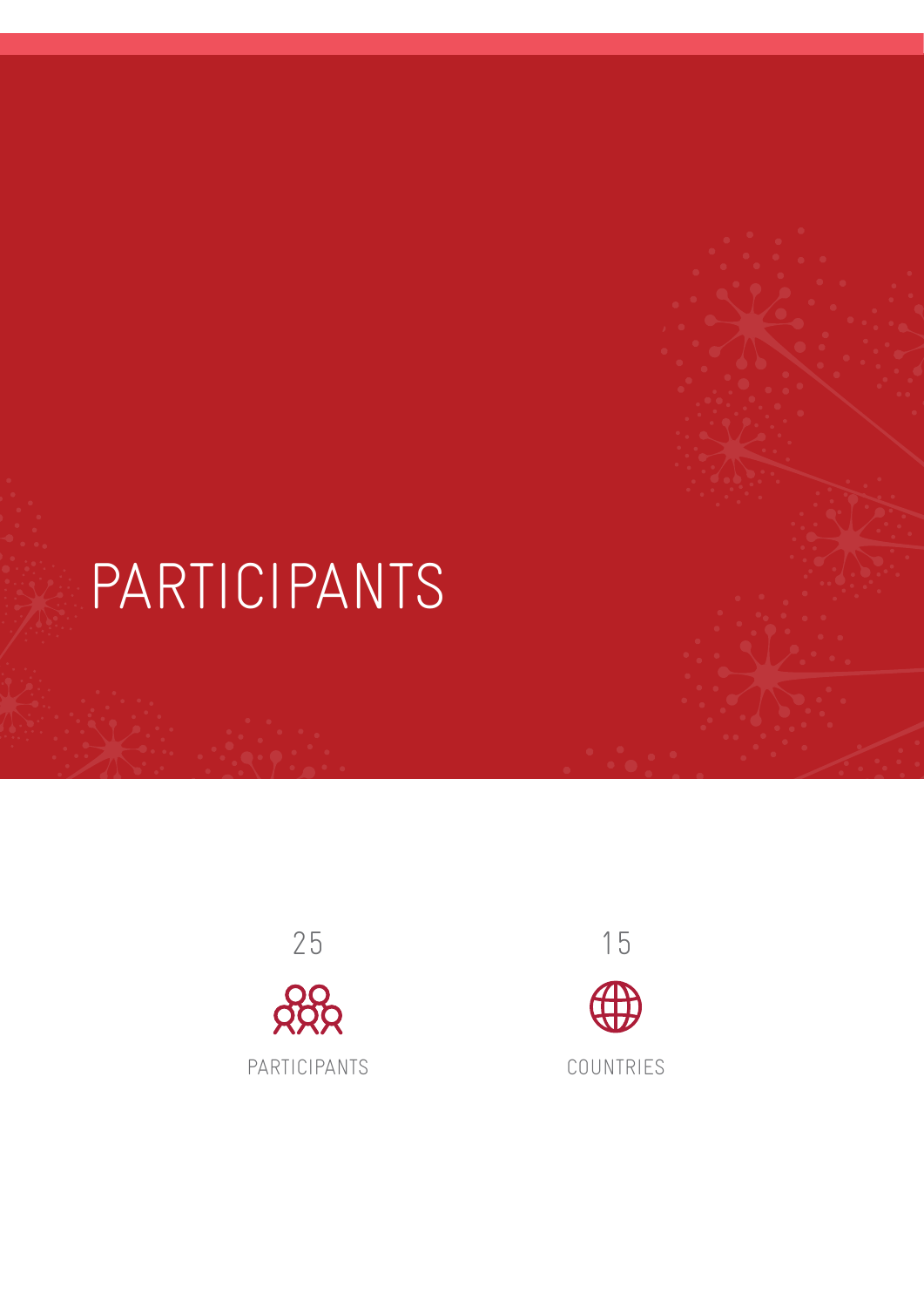

### SAUD AYID ALSHAMMARI SAUDI ARABIA

## The Saudi Fund for Development Project Manager

Saud Alshammari is a Civil Engineer who works in the Saudi Fund for Development (SFD) as a Projects Manager. During his 10 years working with SFD, Saud oversaw the preparation and implementation of many development projects in developing countries by granting them the technical aids necessary. Saud holds a PhD in construction engineering and management.

#### I am passionate about Sustainable Infrastructure...

and now proud to be a part of The Solutions Lab "Scaling for Sustainable Infrastructure" to better meet the 17 interrelated Sustainable Development Goals (SDGs). This plan may seem too ambitious, but building a better world requires a bold vision and hard work. During my career, I have worked on many SDGs, but the question of how to achieve impact at scale remained. The question I continued to ask myself is: "How do we make development more sustainable?"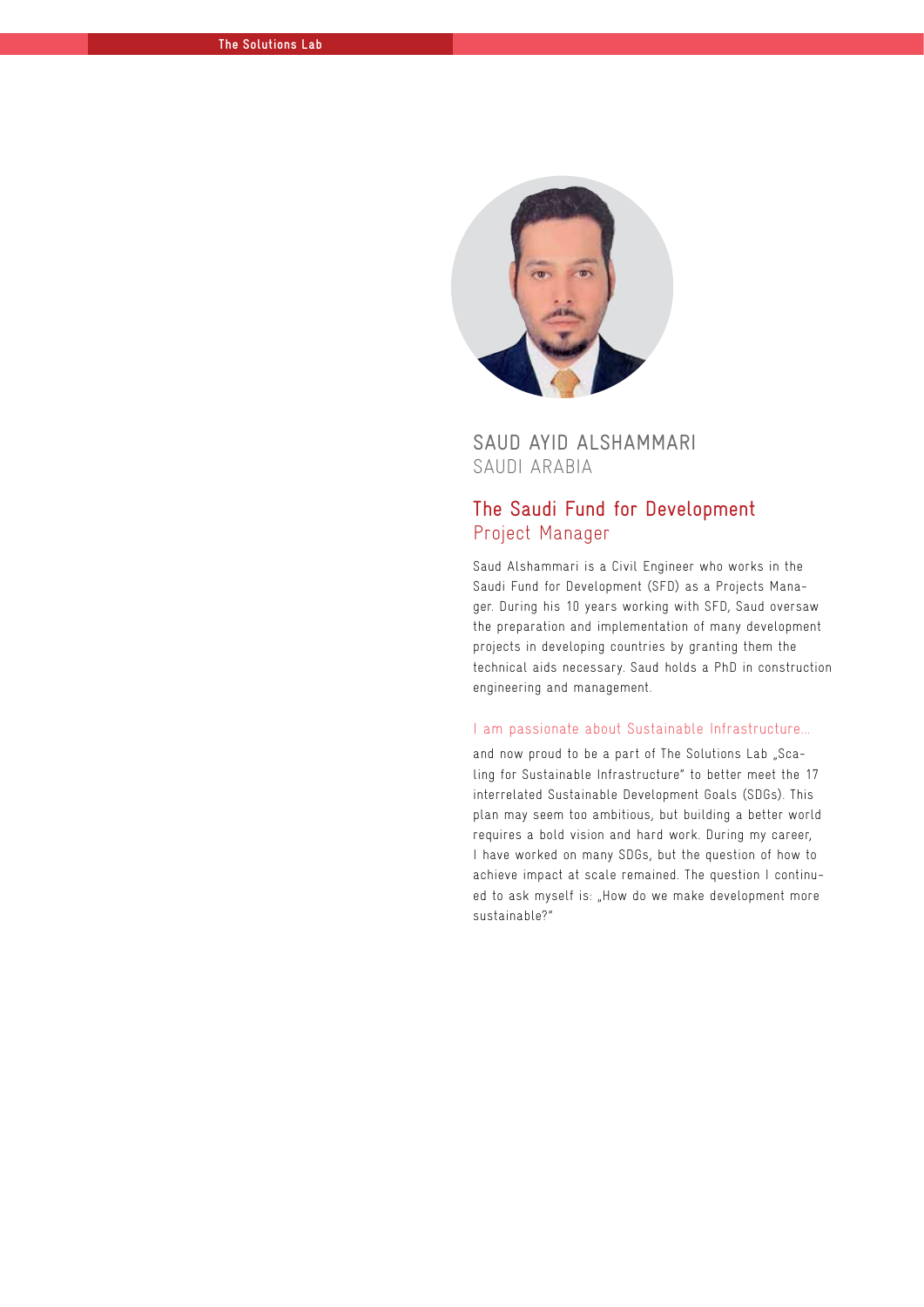

## RYAN BARTLETT UNITED STATES OF AMERICA

## World Wide Fund for Nature Director of Climate Risk Management & Resilience

Ryan Bartlett has been working in climate risk and resilience for 10 years, training WWF staff and partners around the world, developing tools, and improving and translating science to better understand and prepare for the risks and impacts of climate change. He has worked with a broad array of stakeholders and partners, from local communities to the UN and the private sector in priority WWF conservation landscapes in Central America, Coastal East Africa, and South and Southeast Asia. He currently manages projects focused on integrating climate and ecosystem services data and information to support improved landscape and regional planning for resilience. He previously worked in international water policy at Duke University's Environmental Law and Policy Institute and received his master's degree in environmental management from Duke's Nicholas School in 2010.

#### I am passionate about Sustainable Infrastructure..

because it presents an incredible opportunity to work across the typically hardened silos of sectors and fields of expertise and set a new course for development in the 21st century. It demands that we develop new models that learn from the mistakes of the past and plan and build social-ecological systems that not only maintain natural capital reduce emissions, but take advantage of the incredible benefits and services nature provides for people and economies in a world increasingly defined by shock and disturbance.



#### AMAR BHATTARCHARYA UNITED STATES OF AMERICA

#### Brooking Institution Senior Fellow

Amar Bhattacharya is Senior Fellow at the Global Economy and Development Program at Brookings Institution. His focus areas are the global economy, development finance, global governance, and the links between climate and development with a focus on the role of sustainable infrastructure. He also co- leads the Sustainable Finance and Growth Initiative of the New Climate Economy. From April 2007 until September 2014 he was Director of the Group of 24. Prior to that, Mr Bhattacharya had a long-standing career in the World Bank. He completed his undergraduate studies at the University of Delhi and Brandeis University and his graduate education at Princeton University.

#### I am passionate about Sustainable Infrastructure...

because it is the essential foundation for inclusive growth, sustainable development and meeting the climate goals. We are at a moment of history because of the scale and urgency of the challenge. Unlocking investments in sustainable infrastructure, ensuring that these investments meet high standards, and mobilizing the finance that is needed at scale is a complex task even in advanced countries. I believe that the lab can help facilitate the search for solutions that can enable us to raise ambition and accelerate actions on this important agenda.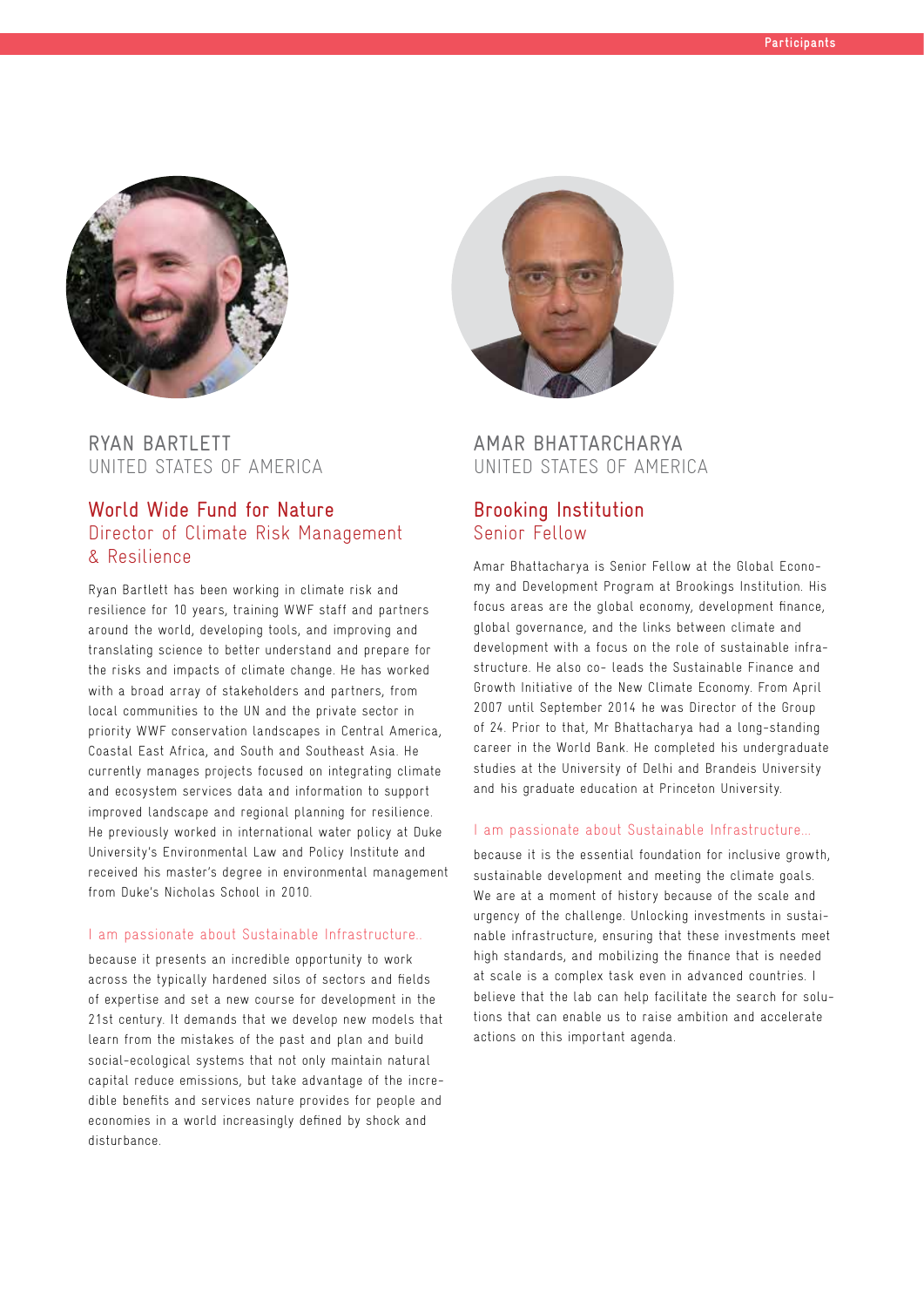

NICOLAS BUCHOUD FRANCE

#### Grand Paris Alliance President

Nicolas J.A. Buchoud is the president of the Grand Paris Alliance, an independent, non-profit and awarded thinktank on sustainable metropolitan development and investment policies. He is the founding principal of Renaissance Urbaine strategic advisory with a track record of achievements in complex cross-cultural, scientific, entrepreneurial and institutional contexts from Vancouver to Vladivostok. A member of the board and advisory committee of several global companies, research centers, civic organizations, he is a trusted partner and negotiator. He served as chief of staff of a city mayor and advisor for planning and climate change to the President of Paris Ile de France Region and he regularly publishes and lectures on urbanization and infrastructure development, innovation, social capital and inclusion. Nicolas J.A. Buchoud is an alumnus of Sciences Po Paris in public law, public administration and urban affairs. He holds a master degree from Paris La Sorbonne University in 17th Century Chinese history.

#### I am passionate about Sustainable Infrastructure...

as I believe it is the backbone for a new climate economy. Now is the time to think about the infrastructures we need for our common future and to explore unchartered territories such as the convergence of infrastructure investments and the development of social K in an era of deep digitalisation and metropolitan fragmentation. There will be no sustainable urbanisation without sustainable and resilient infrastructure to recouple growth with people.



#### GABRIELA CANALES GALLARDO MEXICO

### Institute of Planning and Development Managament of the Metropolitan Area of Guadalajara Development Management Director

Gabriela is Director of Development Management at the Institute of Planning and Development Management of the Metropolitan Area of Guadalajara (IMEPLAN, by its acronym in Spanish). She is responsible for the development and implementation of the Projects Bank and the Metropolitan Impact Ruling, as well as international cooperation initiatives, environment, sustainability, climate change and information technologies, within the nine municipalities of the Metropolitan Area of Guadalajara.

Gabriela has a Master's in Environmental Management from Yale University and one in Peace Studies from Kyung Hee University in the Republic of Korea, where she specialized in Peace Education. She has a degree in International Relations and is experienced Project Manager with a demonstrated history of working in the government sector and skilled in Nonprofit Organizations, Sustainable Development, Conflict Resolution, Facilitation, and Environmental **Awareness** 

#### I am passionate about Sustainable Infrastructure...

because it has enormous potential to promote inclusive development. Not only does it allow us to have access to basic services, key for development, such as clean water, health, education, transportation, etc., but if properly planned, it beautifully reflects the worth of interlinking different sectors, institutions and policy levels.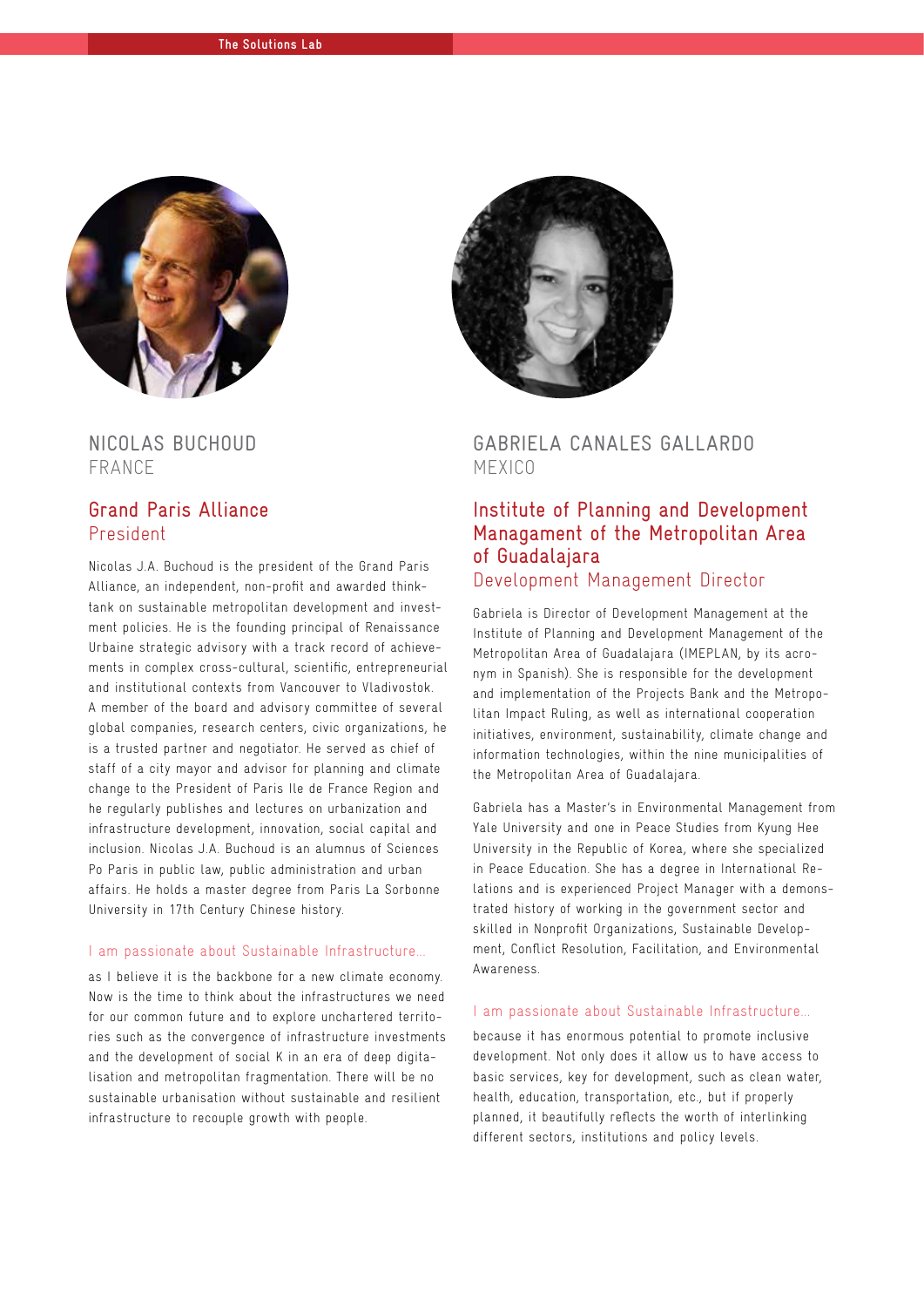

### CRISTINA CONTRERAS CASADO UNITED STATES OF AMERICA

#### Harvard University Research Associate

I am a Research Associate in the Zofnass Program for Sustainable Infrastructure at Harvard University, where I focus on promoting sustainable practices in infrastructure projects on a global scale and where I have collaborated on the development and application of tools to quantify sustainable infrastructure. In my efforts to build capacity around sustainable infrastructure, I also work as an independent expert consultant for international financial institutions and public agencies in the US and Europe. This work has allowed me to focus on how the different tools and systems to quantify SI have evolved at the global scale and to reflect on the main impediments to streamline sustainability in infrastructure projects.

I am a member of several working groups including the "UNEP Expert Working Group on integrated approaches to sustainable infrastructure", American Society of Civil Engineers' (ASCE), "Sustainable Infrastructure Standards Committee" and the "Planning Committee on Global Sustainability¨.

#### I am passionate about Sustainable Infrastructure...

because I truly believe that this is the only possible path to development while minimizing the impact that the development of infrastructure projects have in our communities and the environment as a whole.



#### EDOARDO CROCI ITALY

#### Bocconi University Coordinator Green Economy Observatory

Member of the Managing Committee of GREEN - Centre for Research in Geography, Resources, Environment, Energy and Networks of Bocconi University - where he is coordinator of the Green Economy Observatory (GEO) and of the Smart City Observatory. He also teaches "Carbon Markets and Carbon Management" at Bocconi. He coordinates research activities in several national and European projects on green and circular economy, energy efficiency, smart cities and urban green infrastructures. He is member of the Thematic Network on Sustainable Cities of UN–SDSN (Sustainable Development Solutions Network). He is president of Italia Nostra Milan's delegation. He served as Milan City Deputy Mayor for Mobility, Transport and Environment and President of the environmental protection agency of Lombardy Region.

#### I am passionate about Sustainable Infrastructure...

because as a teacher and researcher in environmental economics, I consider the sustainability of infrastructures a key topic related to the transition of our economic systems. Sustainable infrastructures should include low carbon, green and smart infrastructures, in order to minimize emissions, generate ecosystem services and optimize processes."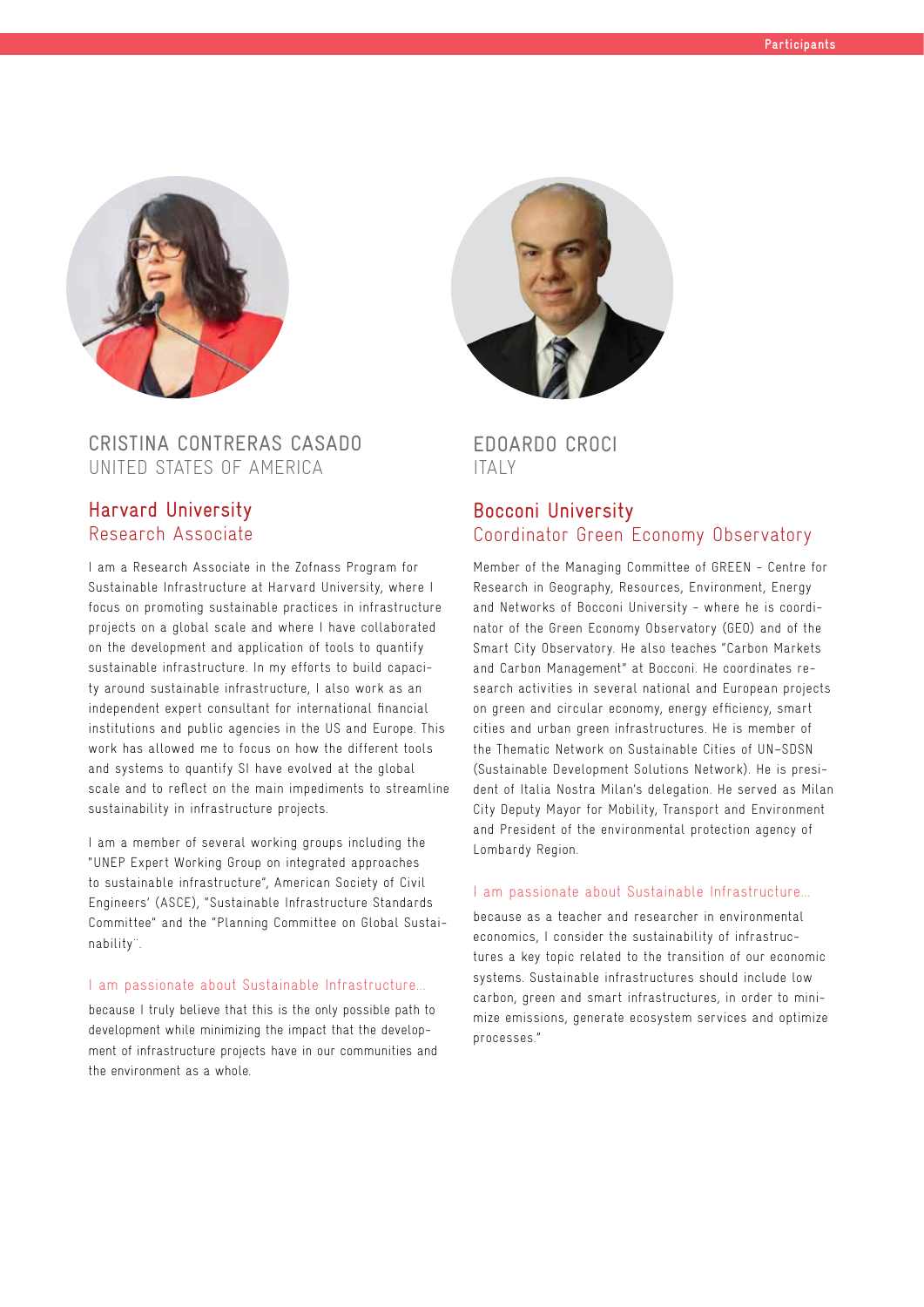

STEVEN CROSSKEY DENMARK

#### United Nations Office for Projects Services Head of Strategic Initiatives, Infrastructure and Project Management

Steve Crosskey is a Civil Engineer with nearly 30 years of experience in both the private and development sectors. Steve has worked primarily in the planning and management of infrastructure projects involving urban and rural development initiatives, with a focus on road infrastructure and relating to access to markets, food security, and conflict sensitivity. A major focus area for Steve has been infrastructure that is sustainable, resilient and inclusive.

Steve joined UNOPS in September 2014. In his current position, Steve has worked to assist governments in providing infrastructure and project management solutions in the context of the 2030 Agenda for Sustainable Development. He has also developed guidance and innovative tools to enhance the capacity of governments to plan, deliver and manage infrastructure systems to meet development challenges.

Steve holds a BEng. Honours in Civil Engineering from Oxford Brookes University.

#### I am passionate about Sustainable Infrastructure...

as it is critical for sustainable, resilient and inclusive development. Infrastructure decisions can lock in positive or negative development pathways for decades, if not longer. The coming decades will see massive investment in infrastructure to meet demands such as access to services and economic opportunities and the need to work with nature. We must learn from past mistakes and change how we handle infrastructure projects to achieve the sustainable future we all strive for.



PARAMITA DATTA DEY INDIA

#### National Institute of Urban Affairs Senior Research Officer

Paramita is a city planner with over 22 years of experience in the urban development sector. Currently, she works for the National Institute of Urban Affairs, a premier think tank organization of the Government of India. She leads the capacity building programme for scaling up sustainable infrastructure on waste management in 4041 Indian cities - the Swachh Bharat Mission, Urban (SBM-U). She has worked to bridge the gap between infrastructure policy and practice in four countries (India, Nepal, Bangladesh and Sri Lanka) through the South Asia Urban Knowledge Hub. She has helped create Innovation labs on Urban WASH solutions in Indian cities. Her work experience spans multiple stakeholders. She has worked with several Ministries of the Government of India in internationally funded projects by BMGF, ADB, UNDP, CIDA, USAID, World Bank and many others. She has also participated with leading think tank organizations like the Centre for Policy Research (CPR) and the Centre for Science and Environment (CSE).

#### I am passionate about Sustainable Infrastructure...

because we need to overcome the existing hurdles to ensure sustainable infrastructure and the lack of adequate investment in renewable energy, cleaner transport, efficient and resilient water system, waste management, etc. This is coupled by the limited capacity of functionaries for green procurement, operation and maintenance of this kind of infrastructure. These hurdles can be overcome through collaborative knowledge sharing, innovative approaches, capacity building and assistance in implementation through partnerships. I see myself as a change agent and catalyst in this process.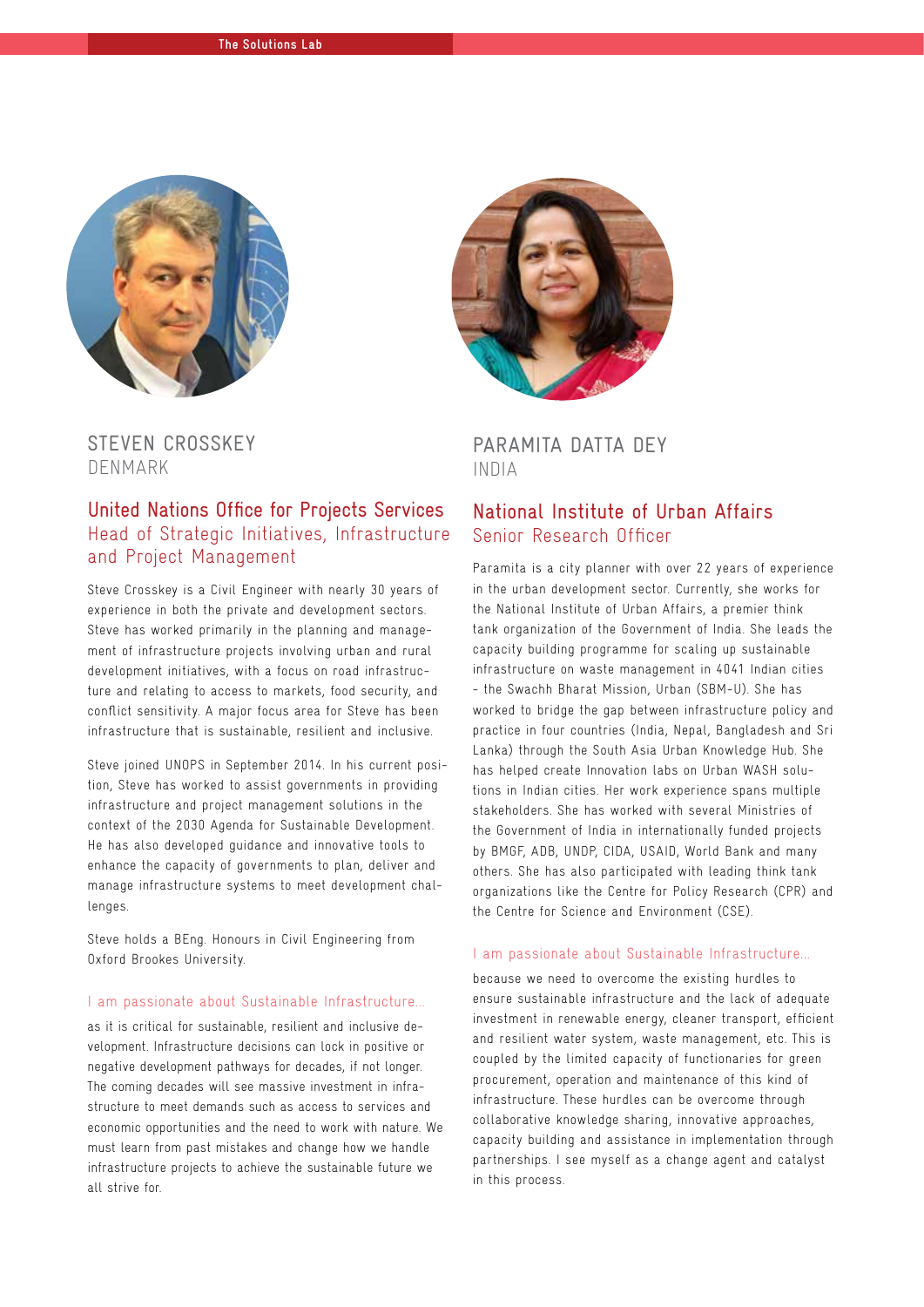

SERGIO FORTE MEXICO

#### Banco Nacional de Obras y Servicios Públicos, S.N.C. Deputy Chief Executive Officer of Investment Banking

Sergio is Deputy Chief Executive Officer of Investment Banking at Banco Nacional de Obras y Servicios Públicos, S.N.C. (BANOBRAS), where he is responsible for the administration of the National Infrastructure Fund (FONADIN), and the promotion of Mexico's infrastructure agenda through the platform Mexico Projects Hub.

Mr. Forte holds a bachelor degree in business administration from the ITAM, with broad experience in both, the public and private sectors in fields such as stock markets, banking and project finance.

Prior to his current position, Mr. Forte held executive positions at Banca Mifel, the National Infrastructure Fund, the Institute for the Protection of Bank Savings (IPAB), and Bancomext.

#### I am passionate about Sustainable Infrastructure...

because I have personally witness the deteriorating quality of life in my home country. I have seen plenty of white elephants constructed over the years and how good infrastructure became useless because of lack of maintenance, and I do not want that for my teen children.



LORI BENITA KERR UNITED STATES OF AMERICA

### Global Infrastructure Facility Senior Infrastructure Finance Specialist

With more than two decades of leadership in international development and infrastructure investment, Lori joined the Global Infrastructure Facility (GIF) in 2018. GIF provides transaction advisory to developing countries to build pipelines of bankable sustainable infrastructure programs / projects that attract private capital. Before, Lori was Senior Director at Climate Finance Advisors advising investors, governments and DFIs on climate-smart investment strategies and blended finance solutions. Lori held management and senior roles at IDB Group. She was private sector focal point for CIFs and GEF, investment committee chair of a \$250M blended climate finance fund, oversaw loan and equity portfolios, and reviewed risk / return of proposed loans and investments. As senior advisor to VP Private Sector, she led initiatives to enhance development impact of IDBG's private sector activities. As senior investment officer, she led the organization, structuring, negotiation and execution of project finance, corporate finance and guarantee transactions.

#### I am passionate about Sustainable Infrastructure...

because decisions we make today about infrastructure assets lock us into decades of consequences. Therefore, we have a unique opportunity and critical responsibility to ensure that today's infrastructure decisions maximise tomorrow's development impacts along economic, social, environmental, and climate dimensions. Moreover, public and private sectors have important roles to play–at different points along the project cycle–spanning planning, design, structuring, financing, operations and maintenance, and decommissioning.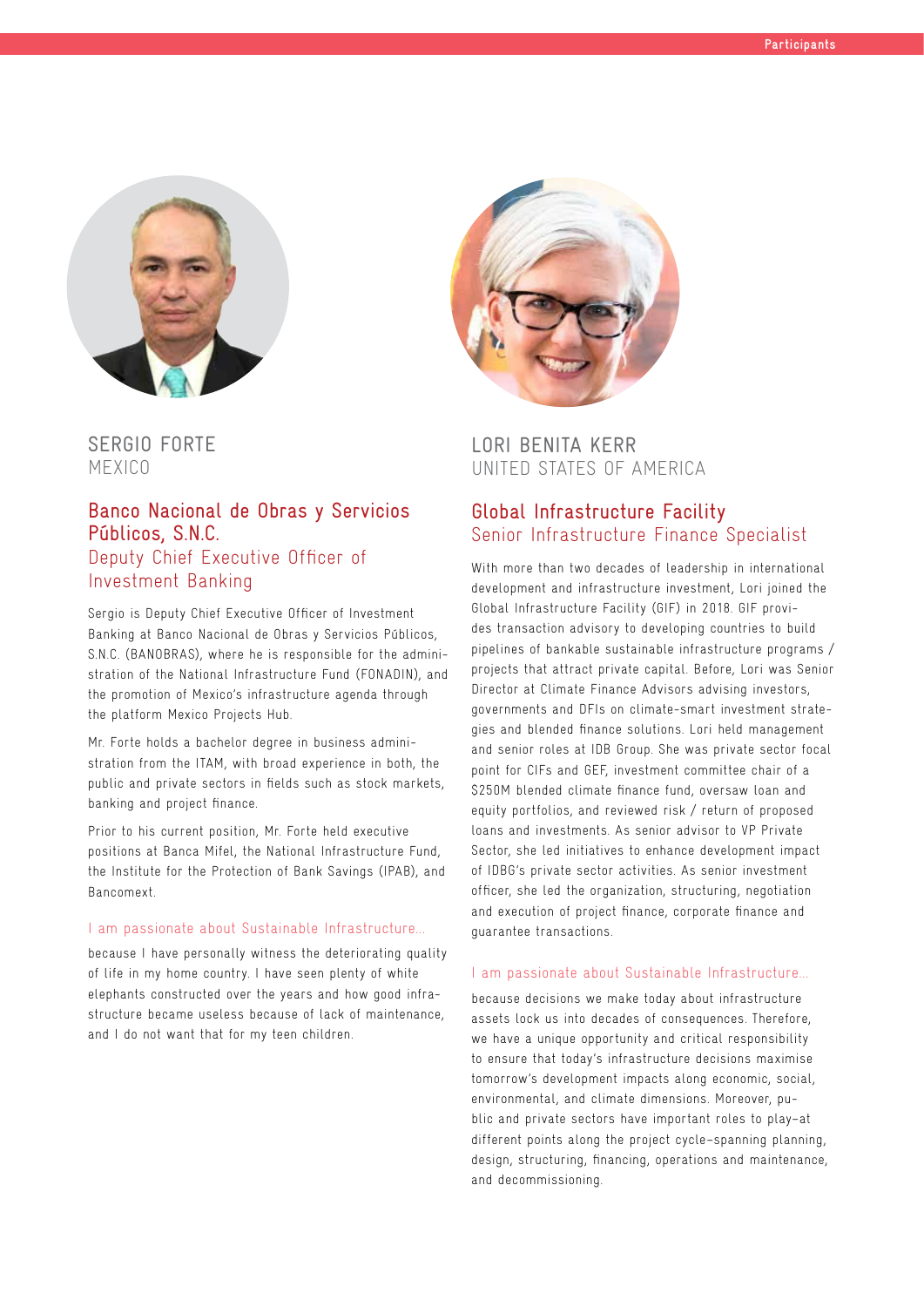

## PETER HEAD UNITED KINGDOM

#### Resilience Brokers Chair and Founder

Peter is a civil and structural engineer who has become a recognised world leader in major bridges, advanced composite technology and in sustainable development in cities and regions. In 2008, he was named by the Guardian as one of 50 people that could 'save the planet'. He was cited by Time in 2008 as one of 30 global eco-heroes.

In April 2011, he left Arup to set up Resilience Brokers, a Charity which has brought together top scientists, engineers, economists, financiers, health, ecology and other specialists to create, demonstrate and scale a CHEER (Collaborative Human-Ecological-Economics-Resource systems) Geographic Information System (GIS) platform to enable city regions to plan, design and implement inclusive resilient growth using low carbon development approaches which are energy, water and food secure. Peter is the editor of Roadmap 2030, Financing and implementing the Global Goals in Human Settlements and City Regions.

Peter is visiting professor in sustainable systems engineering at University of Bristol.

#### I am passionate about Sustainable Infrastructure...

because it is key to supporting transformation to a more resilient world in which global goals and Paris Agreement targets can be met, while addressing and mitigating the risks from climate change. I am working on an integrated planning and financing approach in which the total investment costs can be reduced by 40% through decentralised systems combined with nature based solutions. I have practical experience of delivery of sustainable infrastructure over 40 years.



GABRIEL LANFRANCHI ARGENTINA

#### Centro de Implementación de Políticas Públicas para la Equidad y el Crecimiento Cities Program Director

I am an architect and urban planner by training. I hold a master's degree in urban economics from Torcuato Di Tella University and a MIT SPURS fellowship in urban and regional studies.

Currently I am the Director of the Cities Programe at CIPPEC. We focus on urban inequality, climate change, digitalization, and metropolitan governance. I have been co-charing T20 task forces related to infrastructure and climate change in Argentina and Japan.

I am an affiliate researcher at ESI MIT where I founded the MIT Metro Lab course. I currently direct the Postgraduate course on Metropolitan Urbanism at the University of Buenos Aires.

I co-edited Steering the Metropolis, an IDB publication on Metropolitan Governance, and participated as lecturer and key note speaker to many International conferences and courses such as the 9th World Urban Forum, Habitat III, the Moscow Urban Forum, the Metropolis Summit, Smart City Expo Puebla, IDB Transport sector annual Meeting, and Harvard University.

#### I am passionate about Sustainable Infrastructure...

because shifting towards a low carbon emissions society is one of the most pressing issues our global community will face in the years to come. It is expected that infrastructure will grow exponentially in the next decade, so finding new financial mechanisms is key to develop quality infrastructure. We also need to create a new narrative in order to make happen the paradigm shift that the world needs.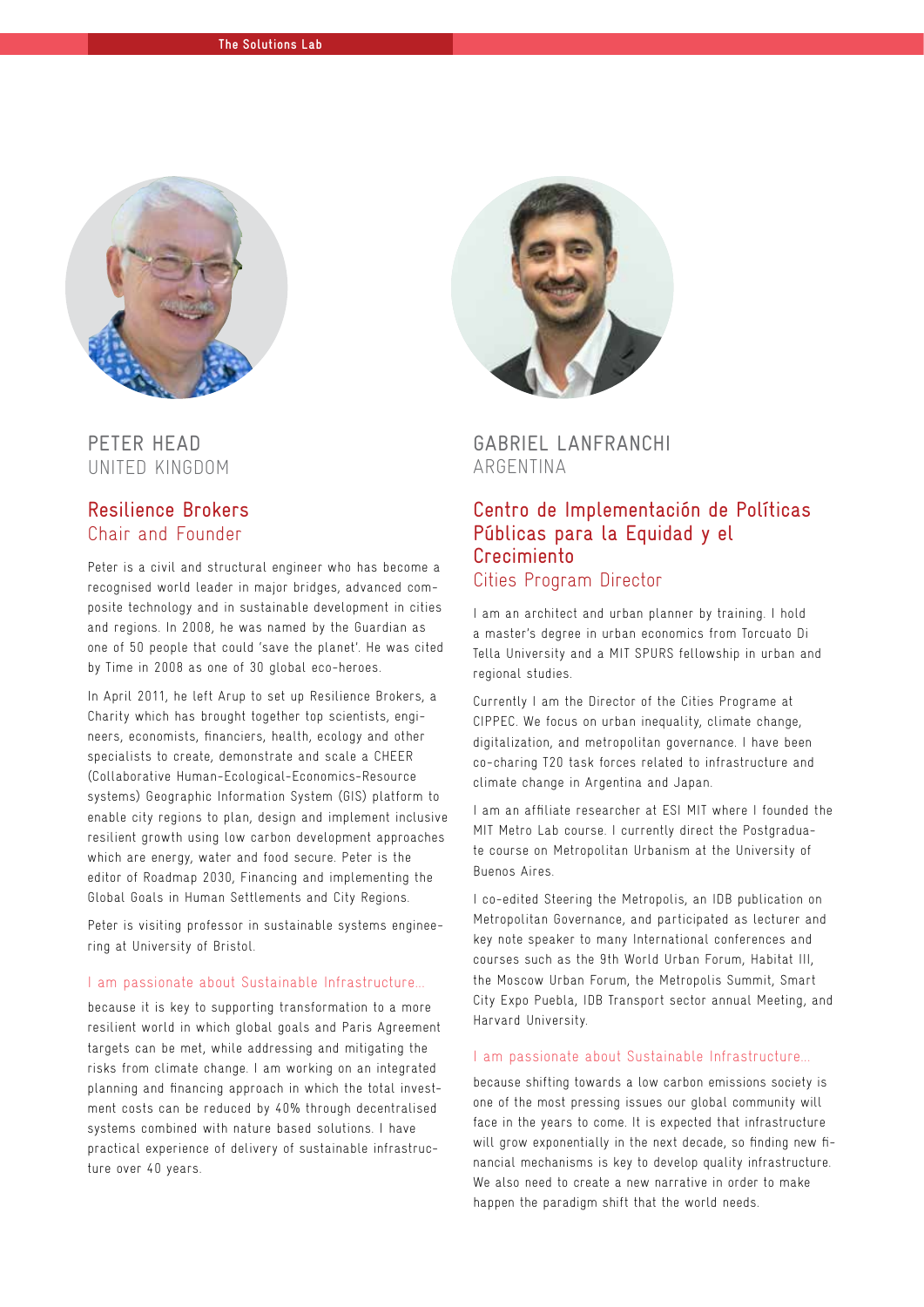

ANUJ MALHOTRA INDIA

#### Centre for Green Mobility Chief Executive Officer

Anuj Malhotra is a technocrat and urban infrastructure professional with over 18 years of experience in transport and urban development. Anuj is the CEO of non-profit Centre for Green Mobility and is also serving as the Transportation Advisor to the Government of Jammu & Kashmir (J&K), as knowledge partner to the High Powered Committee of the Ministry of Home Affairs, and Senior Planning Consultant to the Sabarmati Riverfront Development Corporation in Ahmedabad. Presently he is based in Delhi. During his Kashmir assignment, Anuj provided technical input and oversight to all the projects related to planning, design and implementation of traffic-transport, urban design, urban (transport & land use) planning and urban landscape design projects in the cities of J&K. He brought into the public sector his multi-dimensional, multi-disciplinary experience for the formulation and implemention of policies, projects and internal capacity building.

#### I am passionate about Sustainable Infrastructure...

because sustainable infrastructure puts equality at the forefront of all urban transport dialogues, which according to me, is the most important aspect of considering "sustainability". We are not going to be able to build a future if we only build for the rich and for the haves. Also, sustainable infrastructure is fun as it summons a lot of creativity in being able to solve urban transport problems and is not as straight jacket as it might seem. Being able to build ground-up solutions is a challenge and an exercise for innovation.



ELIAS OTIENO KENYA

#### Insurance Regulatory Authority Actuary

Elias advises, designs and implement policies and regulations on risk based regulatory frameworks at the Insurance Regulatory Authority. He has been at the forefront in developing policies for the public and private sector on economic and social issues especially in integrating sustainability in infrastructure development and quantifying benefits of sustainable infrastructure in Kenya's government Big Four Agenda.

Elias has also worked on various international technical assistance projects, designing and implementing risk based regulatory frameworks for the World Bank Group, IMF, Vizor Software Limited and Extremis Global Risk Consulting. He assisted in the automation process of the regulatory reporting templates in Asia, Africa and Caribbean to establish regimes of risk-based supervision.

The Lab inspires and promotes inclusive innovative insurance solutions to vulnerable communities and business. Elias holds a bachelor's degree in Actuarial Science, a Diploma in IT and a Master of Science (MSc) in Actuarial Management from Cass Business School, United Kingdom.

#### I am passionate about Sustainable Infrastructure...

because Kenya is currently implementing the Big Four Agenda were infrastructure development is a key driver for progress and a critical enabler for productivity and sustainable economic growth. Kenya and Africa as a whole still have a vast infrastructure deficit which is a major constraint on its growth. There is a need to develop and integrate sustainable infrastructure development. As an actuary and an insurance expert, I will provide knowledge and expertise on how sustainable finance can be systematically integrated in the planning of infrastructures that will shape the future we live in.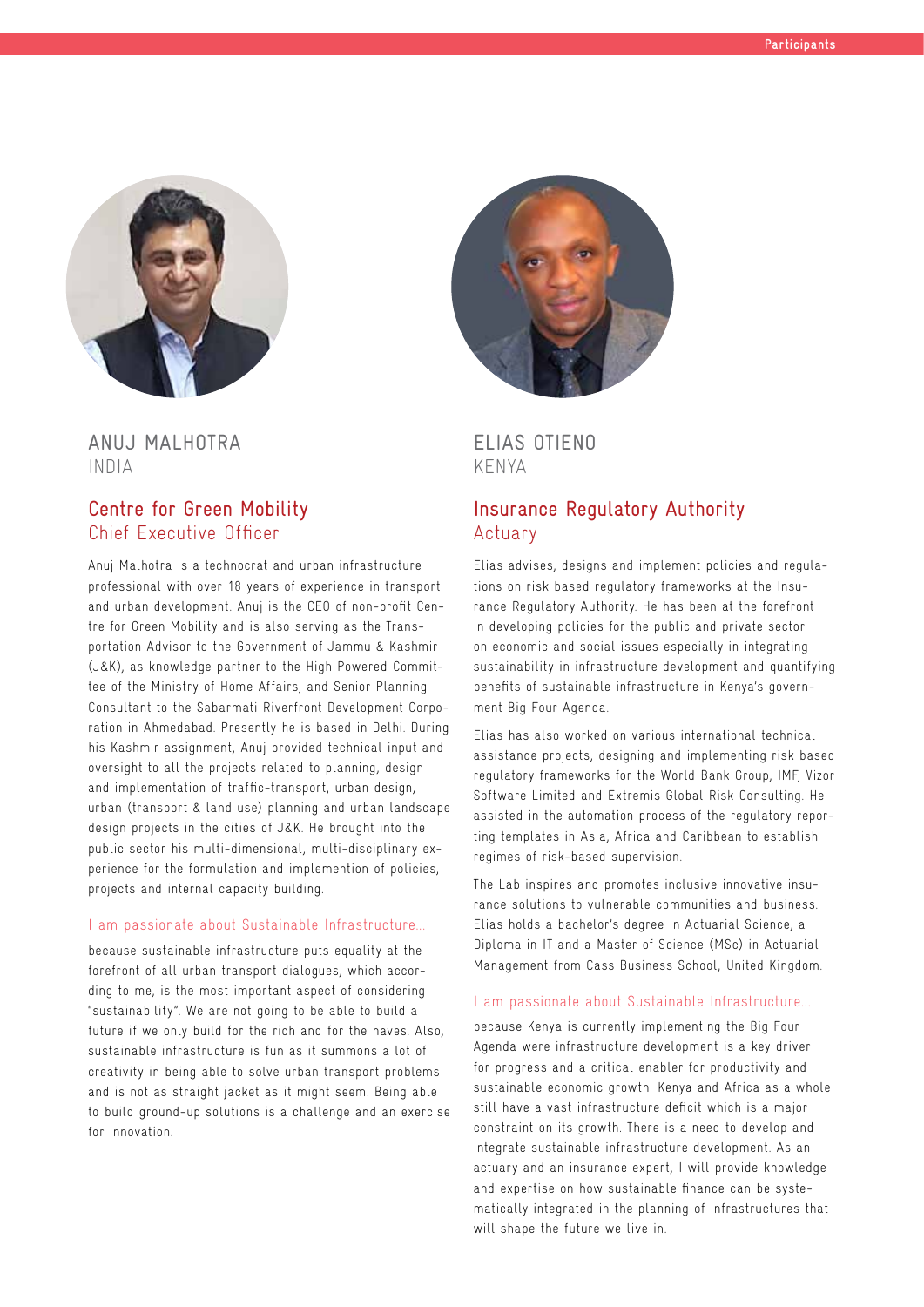

ROWAN PALMER SWITZERLAND

#### UN Environment Programme Programme Specialist

Rowan Palmer is a Programme Specialist at UN Environment's Resources and Markets Branch in Geneva. He works primarily on sustainable infrastructure in the context of inclusive green economy transitions and the 2030 Agenda for Sustainable Development. Prior to joining UN Environment in 2014, Rowan did environmental management for large-scale transportation infrastructure projects in his home province of British Columbia, Canada. Rowan holds a Bachelor's degree in International Development and Environment Studies from McGill University in Montreal and a Master's degree in International Relations from Instituto de Empresa in Madrid.

#### I am passionate about Sustainable Infrastructure...

because it is the key to the success of the Sustainable Development Goals. It provides the backbone for the global economy and is essential for providing services that are essential to human health and wellbeing, but at the same time can have major negative impacts on people and the environment. Balancing the benefits and risks from infrastructure development is therefore the "make or break" challenge for the SDGs.



SUNITA PITAMBER PORTUGAL

#### Savanas e Enseadas LDA Director of Operations

Sunita Pitamber has over 20 years experience in development in Africa. She has held several positions at the African Development Bank, including Director of Human Capital, Skills Development and Youth Employment. Sunita has also led the AfDB Gender and Sustainable Development Unit where she has supported the design of continental gender responsive investments and sector strategies including policy dialogue tools. She also has extensive experience in supporting sustainable development in postconflict countries. She has supported the G20 process focusing on addressing the migration crisis through youth employment and increasing private sector investments. Sunita has also led the design of the Climate Risk Management and Adaptation strategy and contributed to supporting country efforts to design climate resilient infrastructure. Currently she is supporting the African Union Commission and the African Union Development Agency to develop the African Women in Infrastructure Network (ANWIn).

#### I am passionate about Sustainable Infrastructure...

as an important element to improved inclusion, increasing economic and social opportunities, better regional integration and enabling shared prosperity and growth.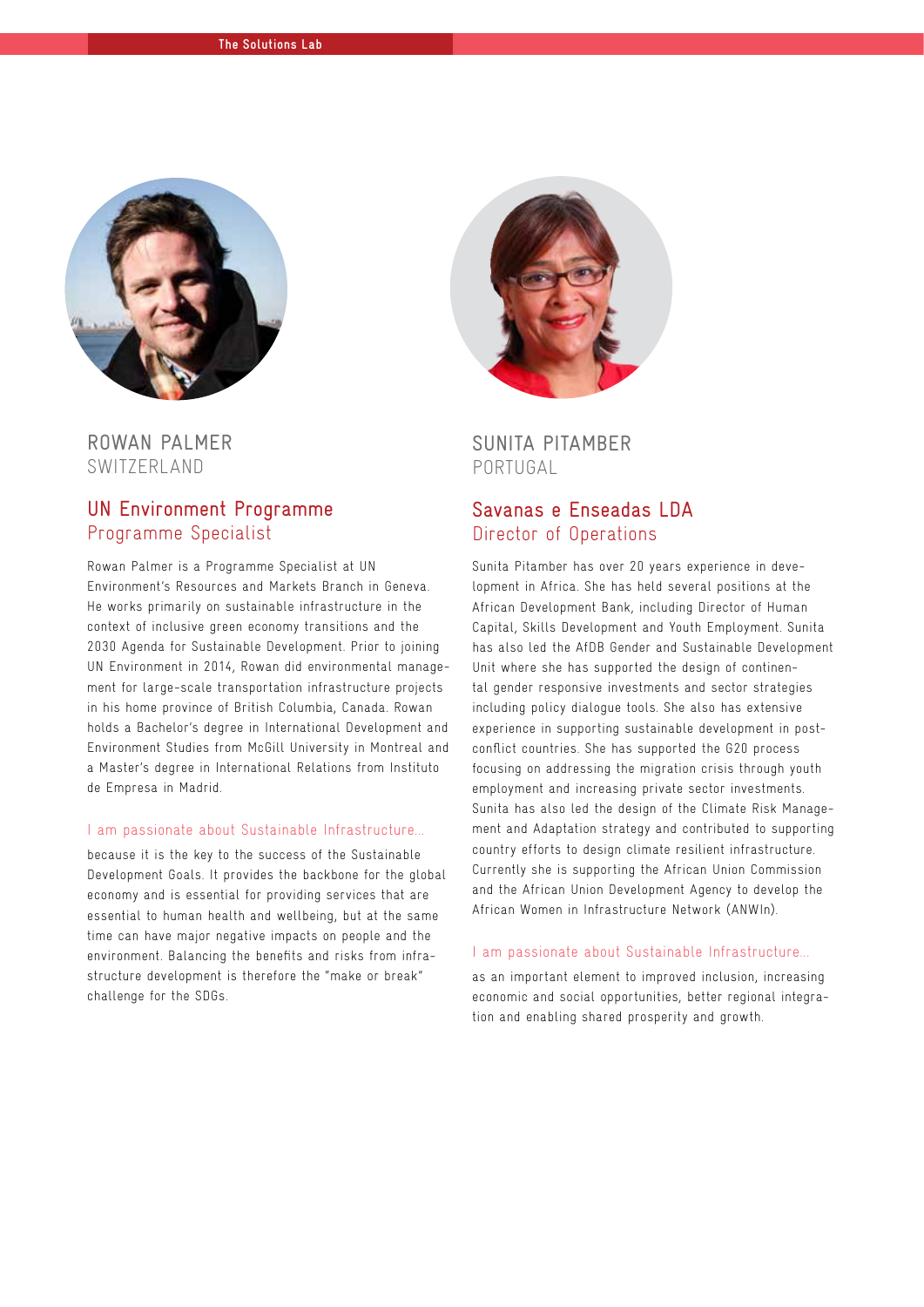

RICARDO RIVERA PERU

#### Derecho, Ambiente y Recursos Naturales Consultant

Ricardo (age 29) obtained his law degree from the Peruvian Amazonian Public University (2013) and is currently pursuing a Master's degree in Government and Public Policies at the Pontifical Catholic University of Peru, as well as a specialization in Public Management at the same university. He has a Diploma in Strategy and Political Communication by the Graduate School of Business.

His work experience includes: productive conservancy of natural resources; design, implementation and monitoring of public policies at local, regional and national levels; environmental impact of public policies and infrastructure projects in the Amazonian basin and land use plans in Latin America and the Caribbean through case studies of mega projects of infrastructure across borderlines; and strategic thinking to achieve development within transparent, inclusive and participatory process.

#### I am passionate about Sustainable Infrastructure...

because in my home country, and specially in my region of origin, the state is absent in its roles as guarantor of human rights through the provision of public services, in which infrastructure plays an important role. At the same time, existing mega projects often remain ineffective because the infrastructure built is not consistent with the needs of the local population and the country's vision towards development, mainly due to decentralization policy at a subnational level. What would be required is a joint vision and improved capabilities for the development of sustainable infrastructure.



#### KATHARINA SCHNEIDER-ROOS SWITZERLAND

#### Global Infrastructure Basel Foundation CEO

Katharina's team has assessed over one hundred infrastructure projects across the world applying the Global Infrastructure Basel (GIB) Grading for Sustainable Infrastructure. This tool helped to highlight the environmental, social and economic risks and potential impacts of projects and provided investors and project owners a framework for decision-making. Katharina was responsible for organizing an annual investment forum during GIB Summits, and led the publication of the Sustainable Infrastructure Capacity Building Handbook and a Scoping Study for the Early Stage Project Preparation. She co-chairs the Cities Climate Leadership Alliance's (CCFLA) Working Group on Project Preparation Facilities, was member of the CCFLA Steering Board and is a member of the ICLEI Resilient Cities Conference Program Committee.

In support of the Swiss Government and international experts, she is currently working with a project team to establish SuRe – The Standard for Sustainable and Resilient Infrastructure. Katharina is member of the Steering Board of the Resilience Measurement, Evidence and Learning Community of Practice funded by the Rockefeller Foundation.

#### I am passionate about Sustainable Infrastructure...

because infrastructure is our key to achieving the SDGs. In the next 30 years, the world will construct the same amount of infrastructure as it did over the past 150 years. Compounded by a projected global population of 9.5 billion by 2050 and an annual shortfall of USD 350 billion to meet infrastructure needs, millions more people will live without adequate access to critical infrastructure such as water, housing, healthcare, transport, and basic economic opportunities.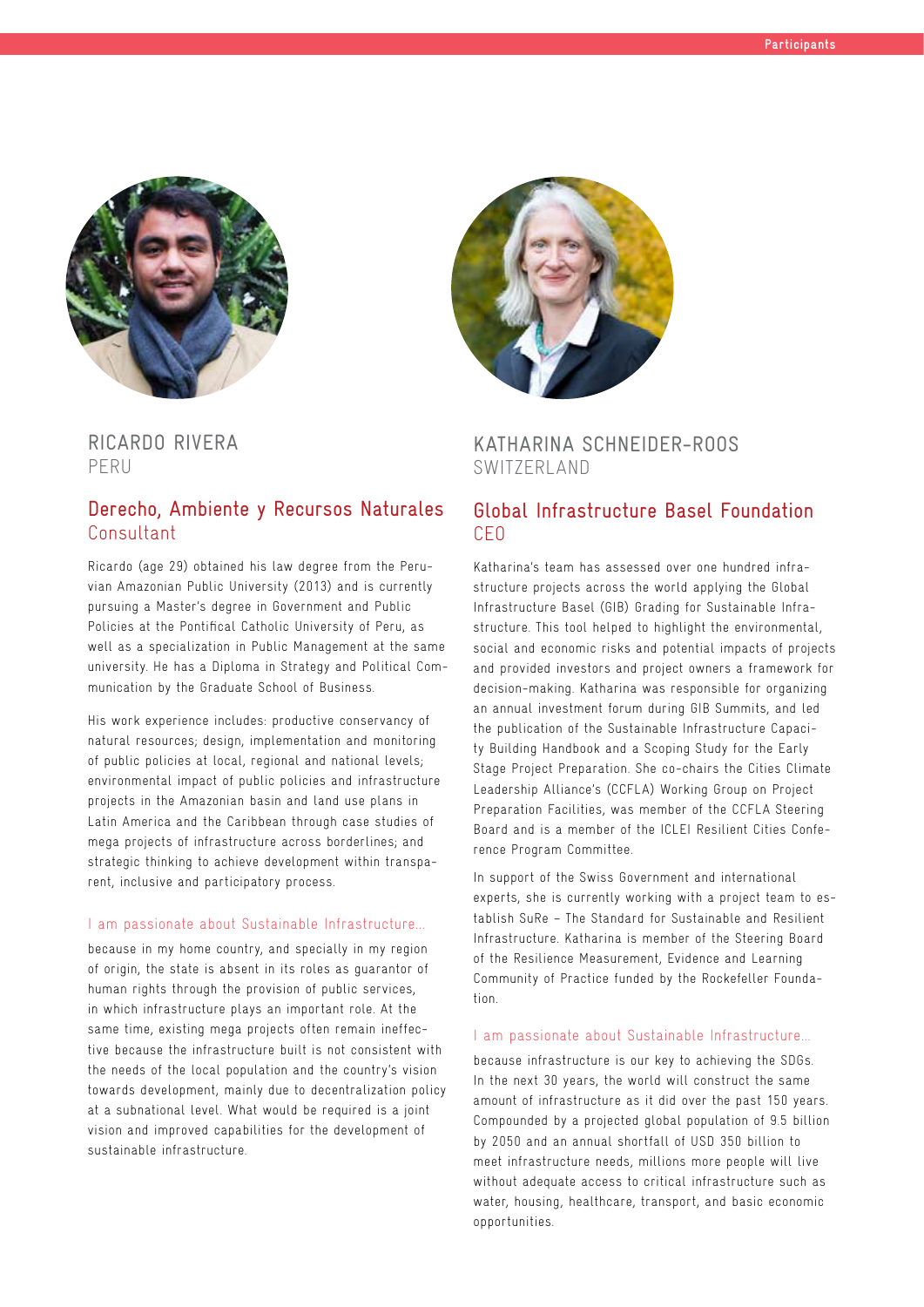

GAMELIHLE SIBANDA SOUTH AFRICA

#### International Labour Organisation Chief Technical Adviser

Gamelihle is a systems thinker and rapid ideator who fuses his skills in civil engineering, business, ethical artificial intelligence and biomimicry (innovation inspired by nature) towards the creation of a regenerative planet; that provides enough for all forever. He has over 27 years of international professional experience, mainly in infrastructure investment and development in 13 countries. 20 of which have been spent working with the United Nations in Africa and the rest in Government, Consulting and Applied Research.

Gamelihle has worked in various capacities; liaising with Governments, Universities, Infrastructure Authorities, Employers' Organizations, Unions, Donors, United Nations Agencies, Consultants, Contractors and Communities on the policy, financing, feasibility, research, design, training, employment creation, Just Transition to a greener economyand implementation of infrastructure and environmental projects in both rural and urban environments

#### I am passionate about Sustainable Infrastructure...

because, in addition to providing a productive asset, it supports service delivery that contributes to social and economic development without leaving an environmental debt for future generations. During its planning, design, construction and operation phases it can create green jobs and provide beneficiary communities with resilience in a changing climate.



#### ÖZLEM TASKIN FRANCE

#### Organisation for Economic Cooperation and Development Policy Analyst

Ms. Özlem Taskin is Policy Analyst at the OECD Development Co-operation Directorate. Her work focuses on promoting climate-compatible infrastructure in developing countries and on targeting the catalytic potential of development finance towards climate action - and thereby sustainable development.

Özlem leads the work programme on green investment and development banks in the OECD Development Co-operation Directorate. Within this capacity, she has been lead author of the OECD flagship report , Aligning Development Cooperation and Climate Action: The Only Way Forward' and the OECD-UN Environment-World Bank report Scaling up climate-compatible infrastructure: Insights from national development banks in Brazil and South Africa'.

A development banker with ten years of experience in investment operation and policy, she supported the promotion of renewable energy and energy efficiency in India, Serbia and Turkey. She holds a graduate degree in economics from Goethe-University Frankfurt.

#### I am passionate about Sustainable Infrastructure...

in developing countries because it is the related policy and investment decisions that are going to determine our collective ability to achieve the objectives of the Paris Agreement, meet the SDGs and leave no-one behind.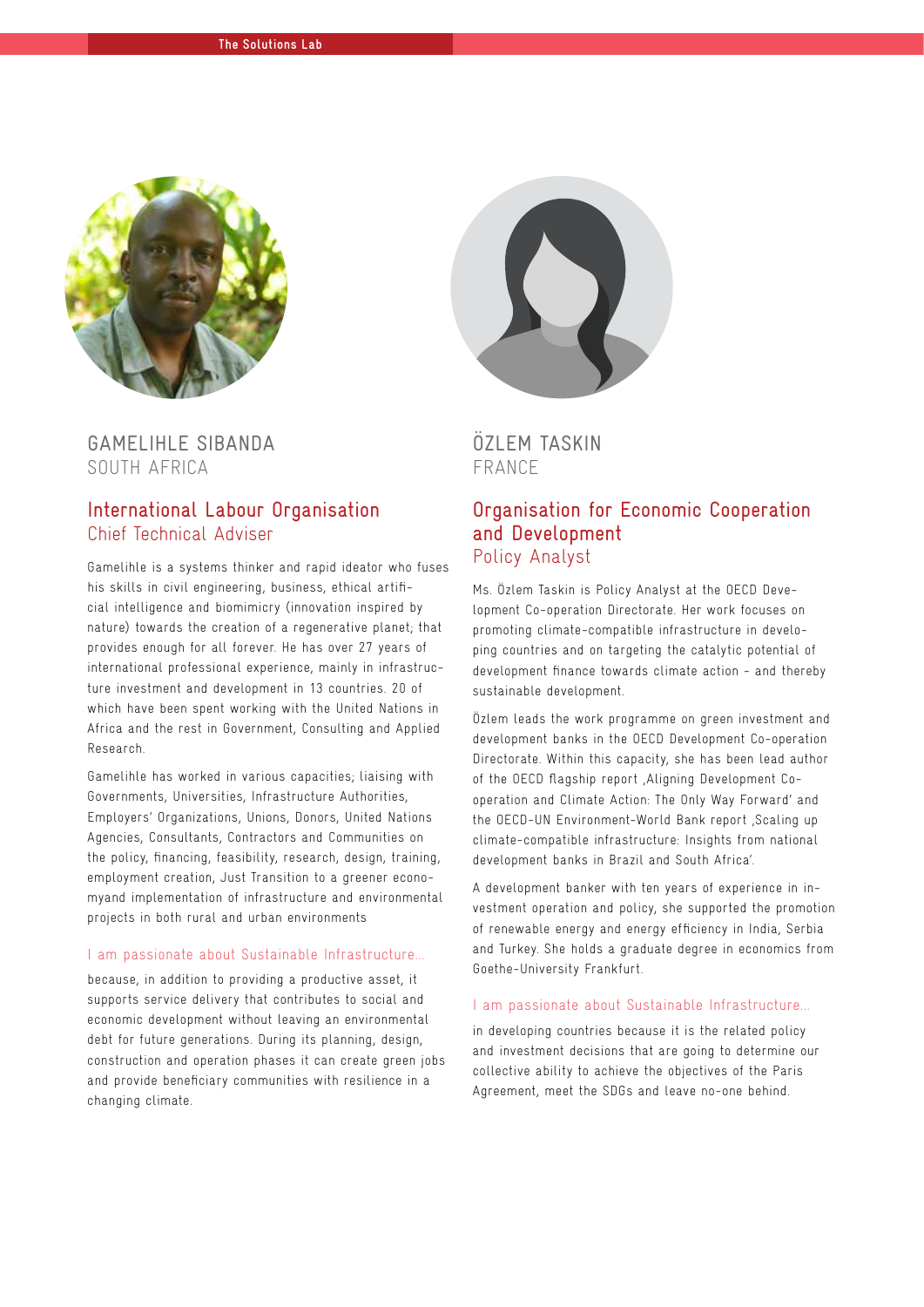

MOUNTAKA WAHABOU IBRAH SOUTH AFRICA

## African Union Development Agency - NEPAD (AUDA-NEPAD)

#### Project Manager - Infrastructure Project Prepration and Private Sector Development

Ibrah is an applied economist with extensive experience in international development focusing on public-private engagements for infrastructure project preparation and financing in Africa.

He is currently working at the African Union Development Agency-NEPAD where he provides policy and technical advisory to various African Governments on regional integration and the implementation of the Program for Infrastructure Development in Africa (PIDA).

He also engages relevant development partners and DFIs to build strategic partnerships on infrastructure finance and risk mitigation for regional projects in Africa.

#### I am passionate about Sustainable Infrastructure...

as key pillar for our future well-being. Such infrastructure as a must for building inclusive, resilient and sustainable economies in our countries. Today's infrastructures will help shape the life tomorrow, therefore we need to make sure that the design and implementation of these infrastructures have a strong consideration regarding ecological, social and economic equity.



## CÉDRIC VAN RIEL SWITZERLAND

### Sustainable Infrastructure Foundation Program Manager

Graduated from a Global Compact Master in International Management, Cédric has ten years of experience in project management and sustainability in both International Organizations and in multinational companies in Europe, Latin America, Africa and China. Cedric has extensive experience in delivering and managing capacity building programs notably with the Indian Ocean Commission and the United Nations, as well as academic experience with the University of Lille (France). Before joining SIF, Cédric was sustainable development advisor in the Hauts-de-France region, participating in the implementation of the Third Industrial Revolution master plan initiated with Jeremy Rifkin. Cédric is an APMG Certified PPP Professional.

#### I am passionate about Sustainable Infrastructure...

because we urgently need an energy transition and a more inclusive society.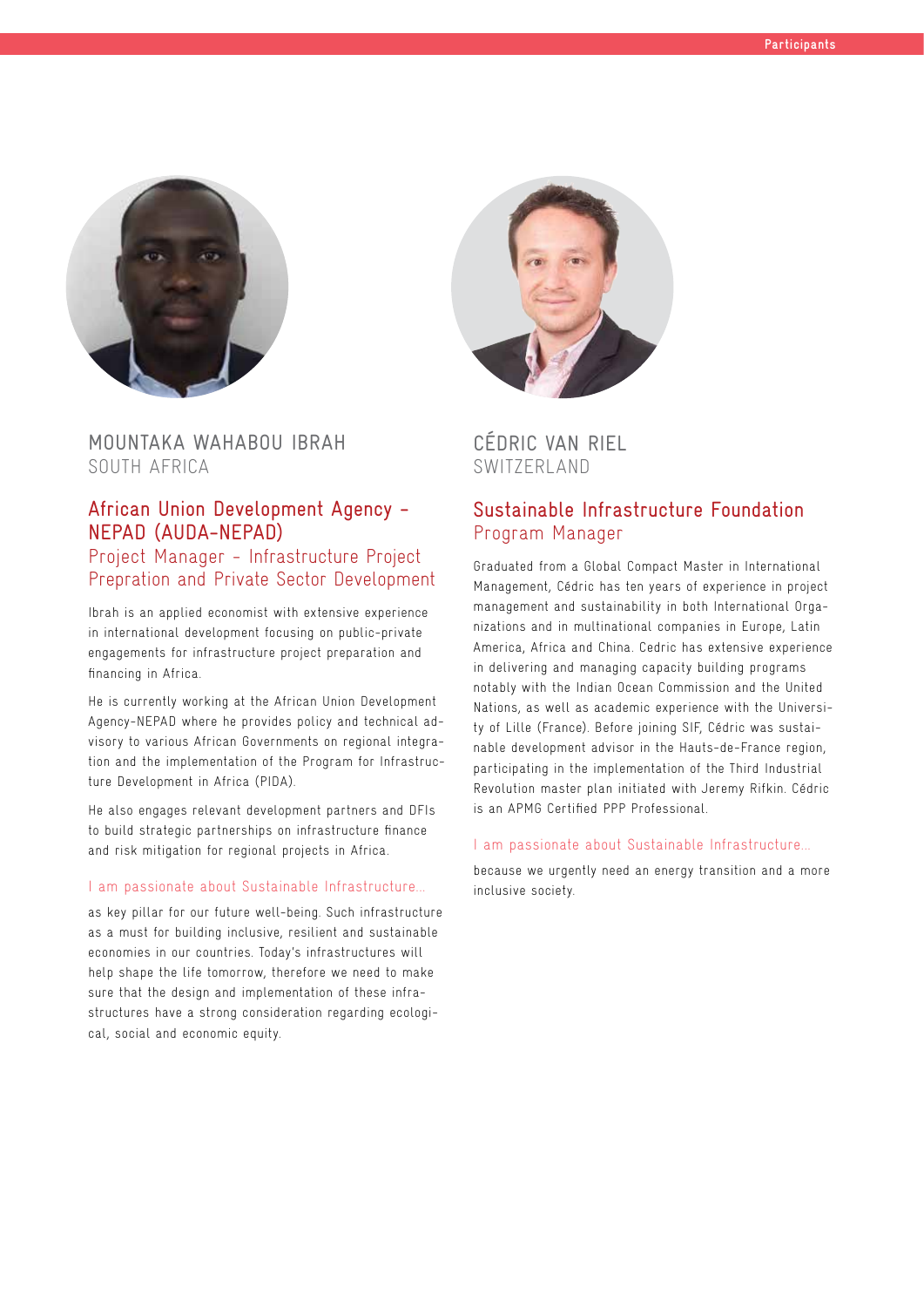

BARBARA WEBER SWITZERLAND

#### B Capital Partners Managing Partner & Founder

Dr. Barbara Weber is the Founding and Managing Partner of B CAPITAL PARTNERS in Zurich, an investment manager focused solely on infrastructure assets, especially on sustainable infrastructure, which comply with strict ESG criteria. Accordingly, B CAPITAL PARTNERS pay high attention to ESG-issues in their due diligence and their ongoing asset monitoring. Barbara has almost 20 years of infrastructure and private equity experience, as well as project finance experience gained during several years with Dresdner Kleinwort Benson, PolyTechnos and, since 2003, with B CAPITAL PARTNERS. She previously worked for the private sector development group of the World Bank in Washington DC. She is author of four books on infrastructure investments. The latest one "Infrastructure as an Asset Class. Second Edition" (2016), Wiley.

Barbara wrote her Ph.D in Economics at Harvard University and University of St. Gallen. She holds an MSc in Business & Operations Research from Warwick University and a post-graduate degree in International Relations from Mannheim University.

#### I am passionate about Sustainable Infrastructure...

because many climate change related and ESG related issues like pollution of air, water, earth and health, can be improved or even solved with the help of more sustainability driven - new or updated - infrastructure.

Sustainable infrastructure ideally has both, little or no negative impact on its surroundings (environmental, social, governance, economic), and strong resilience against external physical and/or regulatory / legal changes.



LAURIN WUENNENBERG SWITZERLAND

### International Institute for Sustainable Development Policy Analyst - Public Procurement & Infrastructure Finance

Laurin Wuennenberg is a Policy Analyst with IISD's Economic Law and Policy Program. His work focuses on sustainable public procurement, innovation, decarbonization of industries and financing of sustainable infrastructure. Based in Geneva, Laurin has engaged in research and capacity-building projects in Europe, South Africa, Latin America, South Asia and China for diverse clients. Laurin conducts policy-level analysis and in-depth research. He contributes to applying the Sustainable Asset Valuation (SAVi) methodology to a wide range of infrastructure projects by engaging with clients, collecting data, analysing assessment results and developing outreach and communications materials. Laurin also applies his sustainability and infrastructure finance expertise within the Expert Network on Second Opinions (ENSO). He provides second opinions on institutions' and companies' green bond and sustainability bond frameworks.

#### I am passionate about Sustainable Infrastructure...

because it is an impactful, pioneering, crossdisciplinary and transnational field of work. It bears tremendous potential to contribute towards achieving the SDGs and coping with climate change. Which is why I find it so meaningful and enriching to work with passionate people on demonstrating the business case and the added value of sustainable infrastructure and nature-based solutions. Working on such issues inspires me to think out of the box and transfer acquired knowledge to new fields.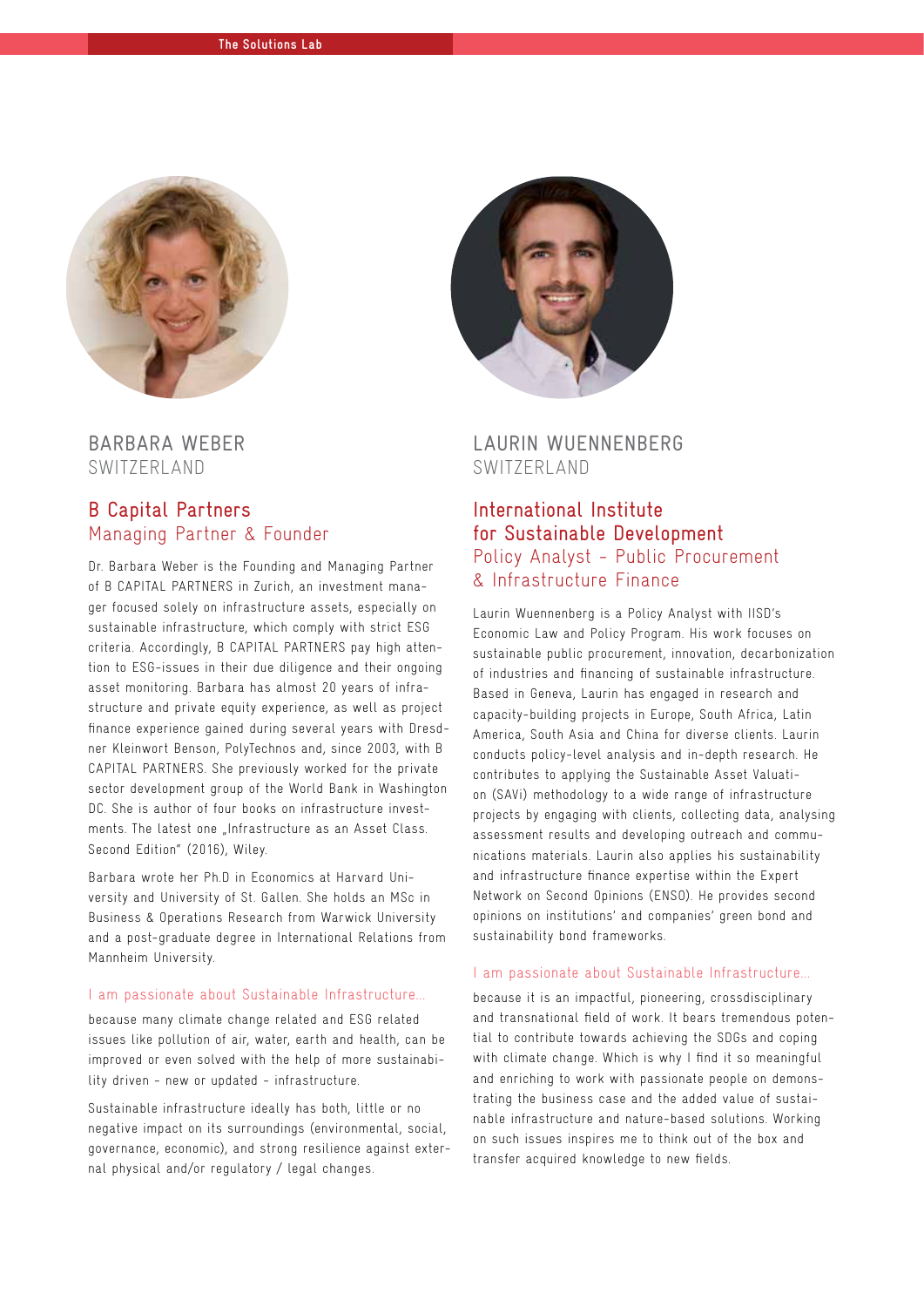## CONVENING PARTNERS



#### GLOBAL SOLUTIONS INITIATIVE

Secretary General: Markus Engel Programme Director: Simon Wolf Research Director: Dennis Görlich

The Global Solutions Initiative is a global collaborative enterprise to propose policy responses to major global problems, addressed by the G20, the G7 and other global governance fora. The policy recommendations and strategic visions are generated through a disciplined research program by leading research organizations, elaborated in policy dialogues between researchers, policymakers, business leaders and civil society representatives. The annual Global Solutions Summit, a stepping stone to the T20 and G20 Summits, brings together international research organizations, thought-leaders and decision-makers from across political, business and civic communities.



## EMERGING MARKETS SUSTAINABILITY DIALOGUES

Programme Director: Brigitte Klein

A global programme of GIZ, EMSD functions as an incubator and knowledge platform for innovative sustainability solutions in and with emerging markets. To this end, EMSD convenes change agents from think tanks as well as the public, private and financial sectors in multi-stakeholder dialogues around three core topics: "Sustainable Infrastructure", "Sustainable Finance" and "Digital Solutions for Sustainability". To ensure lasting impact, EMSD and its partners scale promising solutions across GIZ's global network and through transformation processes such as the G20 engagement groups.

#### www.emsdialogues.org

www.global-solutions-initiative.org



## COMPETENCE CENTRE ECONOMIC POLICY AND PRIVATE SECTOR DEVELOPMENT

Head of Competence Centre: Sonja Kurz

As the central service provider and knowledge broker for all aspects of economic policy and private sector development within GIZ, the Competence Centre Economic Policy and Private Sector Development advises GIZ projects worldwide. We promote productive and decent employment through high-quality economic growth. Governmental bodies profit from our advice in designing and implementing rules governing economic activity. We empower the private sector to comply with these rules and to prosper. We also promote institutions and services for the development of markets. We believe that not only the level but also the quality of economic growth is crucial to generate value. Our approach is therefore committed to providing solutions on various dimensions of qualitative growth by considering the smart, sustainable, inclusive, resilient and integrated dimensions of economic growth as well as governance aspects of economic growth.

alobal leadership academy we do change

## THE GLOBAL LEADERSHIP ACADEMY

Programme Director: Wiebke Koenig

The Global Leadership Academy (GLAC) addresses global issues and works with its international partners to provide reflective dialogue spaces ('Leadership and Innovation Labs'). Based on new perspectives and insights, leaders and change agents from the fields of policy-making, business, academia and civil society develop innovative approaches and solutions to problems in their areas of influence. Funded by the German Federal Ministry for Economic Cooperation and Development (BMZ), the Global Leadership Academy is a central component in GIZ's range of services for international human capacity development.

#### www.we-do-change.org

www.giz.de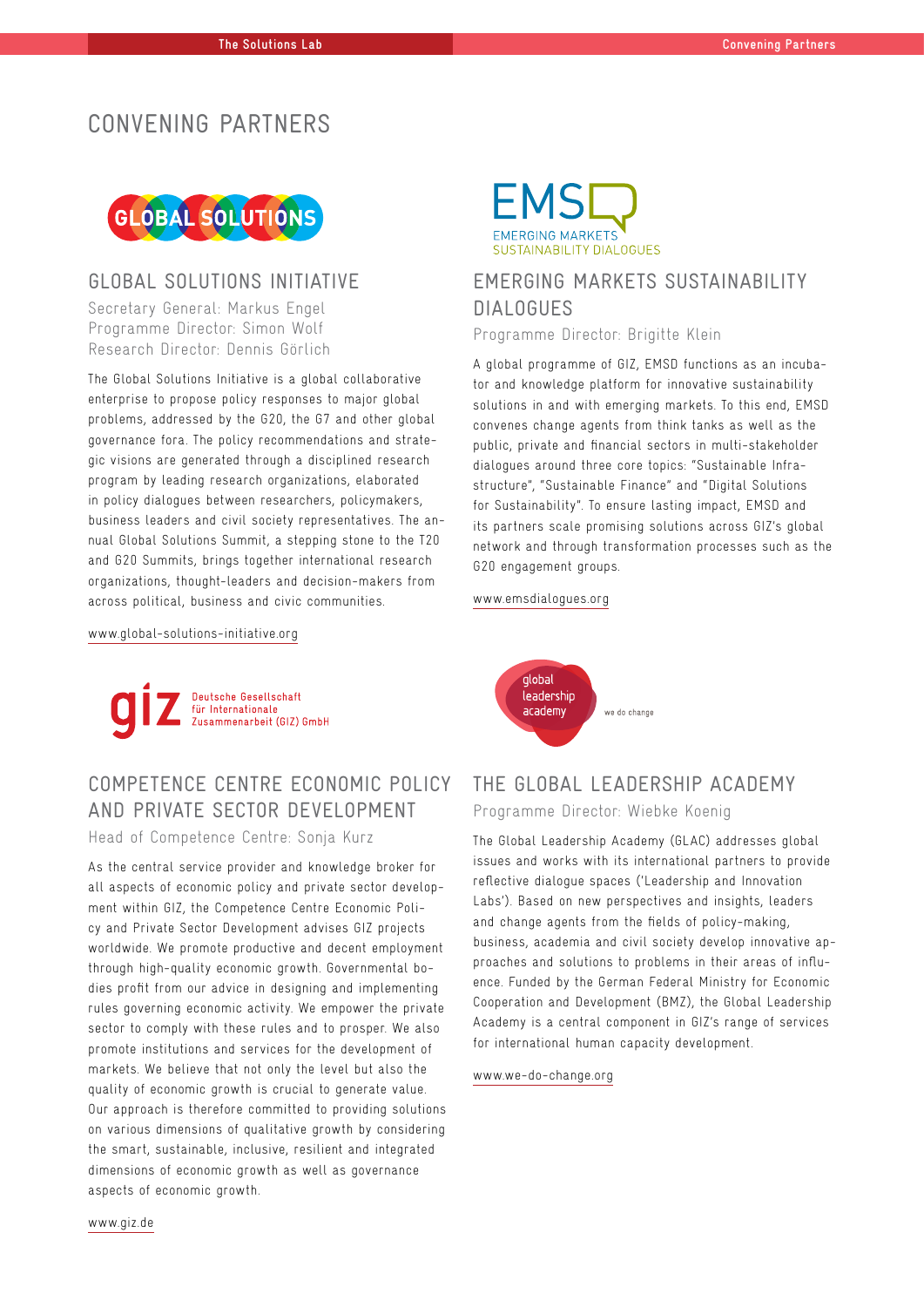## FURTHER GIZ SUPPORTING PARTNERS

We gratefully acknowledge the financial and technical support by several key partners

## SUSTAINABLE INFRASTRUCTURE AND CLIMATE CHANGE IN LATIN AMERICA AND THE CARIBBEAN

GIZ supports the Inter-American Development Bank (IDB) in developing and implementing its sustainable infrastructure agenda. As part of this cooperation, two experts from GIZ's programme on "Sustainable Infrastructure and Climate Change in Latin America and the Caribbean" are seconded to the IDB's climate change and infrastructure divisions. They contribute to the operationalization of IDB's sustainable infrastructure strategy, the integration of sustainable infrastructure principles into national project planning, capacity development as well as regional and international cooperation on sustainable infrastructure.

## G7 AND G20 DEVELOPMENT AGENDA POLICY SUPPORT PROJECT

The "G7 and G20 Development Agenda Policy Support Project" of GIZ supports the German Federal Ministry for Economic Cooperation and Development (BMZ) in anchoring topics of sustainable development in multilateral development policy and in the agendas of the G7 and G20 in particular. The project also supports dialogue with civil society actors in order to improve communication and integration of their views into the G7 and G20 processes.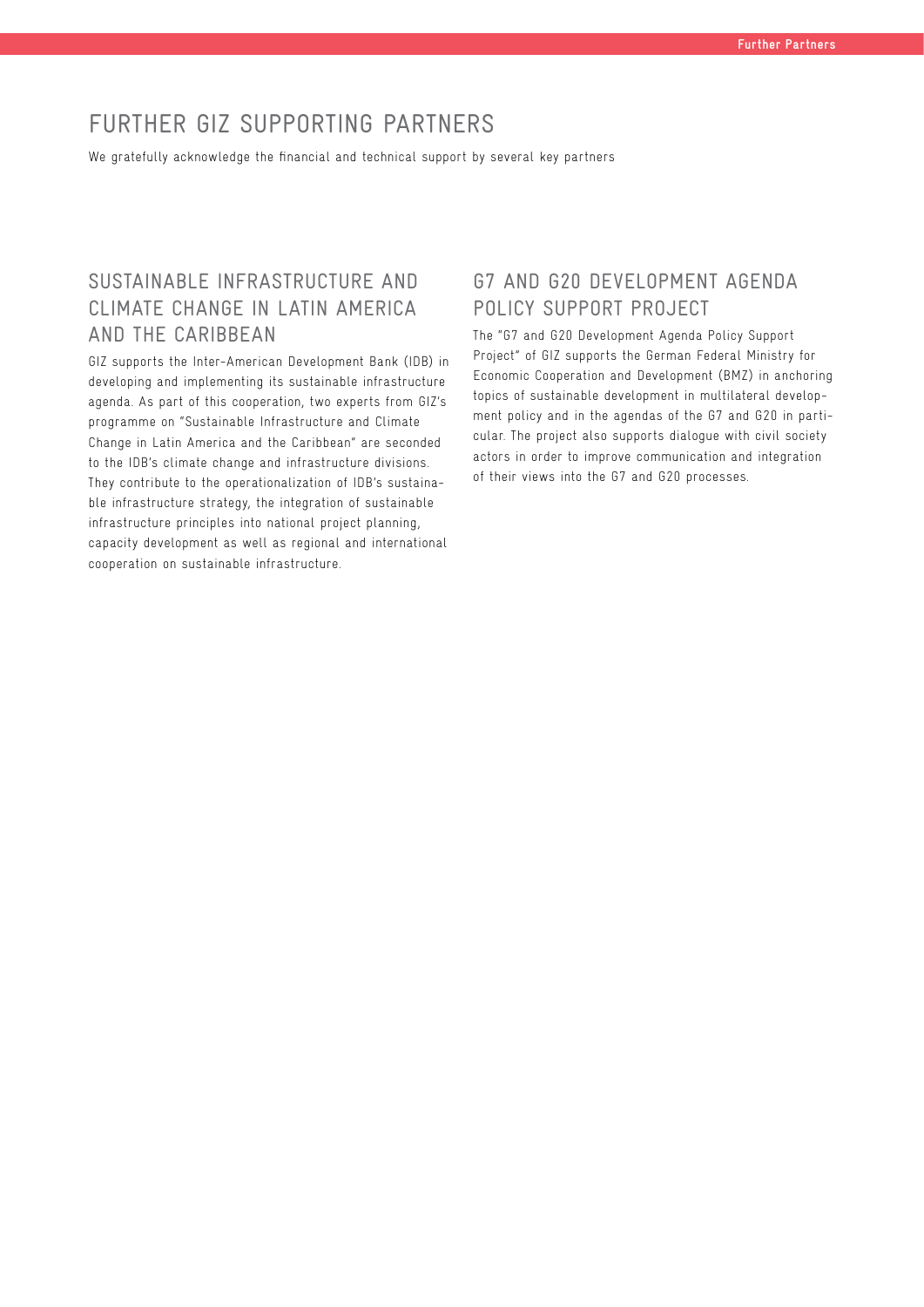## HOSTING TEAM

## HOSTING TEAM

GSI and GIZ developed The Solutions Lab on the basis of their common vision of a more sustainable and liveable future for all and well as their complementary skillset and networks. GSI provides participants with access to G20 work streams and a chance to present the solutions developed at the 2020 Global Solutions Summit. GIZ's global network offers ample implementation experience and an opportunity to scale innovative solutions across more than 120 countries worldwide. Building on the expertise of the Emerging Markets Sustainability Dialogues (EMSD) programme and GIZ's Working Group on Sustainable Infrastructure, key challenges for the Lab have been identified. This process is designed and facilitated by the Global Leadership Academy of GIZ.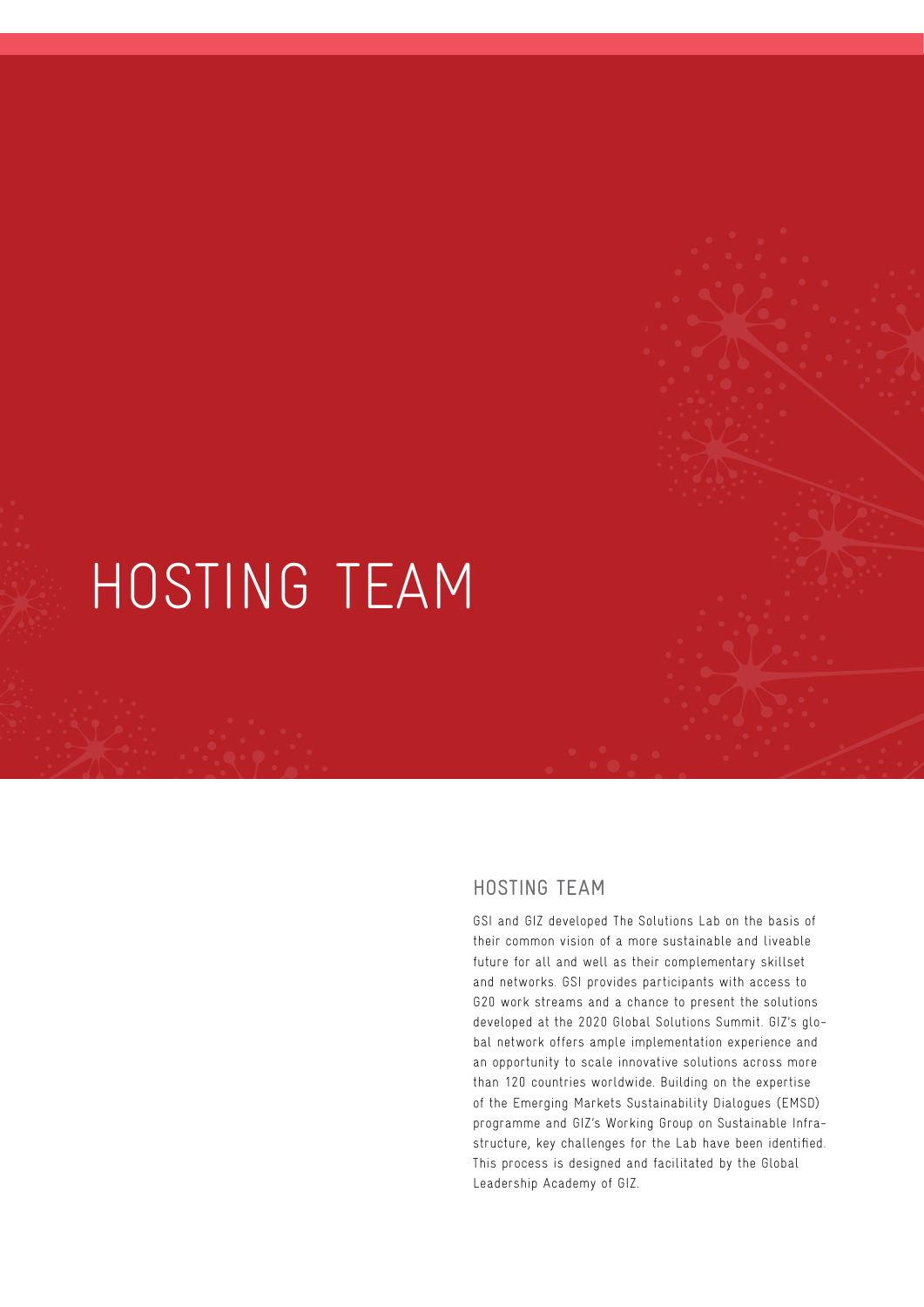## HOSTING TEAM



JOHN HAUERT GERMANY

## GIZ Emerging Markets Sustainability Dialogues Thematic Lead

John leads the work on Sustainable Infrastructure at GIZ´s Emerging Markets Sustainability Dialogues (EMSD). EMSD works with the private and public sectors as well as financial institutions to advance the sustainable infrastructure agenda in emerging markets and scale-up innovative solutions globally.

Previously, John worked as an advisor with GIZ´s Economic Policy Forum and led a GIZ project on Eurasian connectivity. From 2014 to 2017, he worked on legal and investment policy issues at the OECD's Investment Division in Paris.

John studied law, politics and economics at Sciences Po, the University of Edinburgh, and Columbia University. He completed his doctorate at the University of Cologne on the legal and policy framework for investments in the extractive industries in West Africa. During his studies, he interned with the German Bundestag, the Federal Ministry of the Interior in Berlin, and international law firms in Paris. John also worked as a research assistant with the Columbia Center on Sustainable Investment.



## MANUEL HOLTMANN GERMANY

## GIZ Emerging Markets Sustainability Dialogues Thematic Lead

Manuel joined the Emerging Markets Sustainability Dialogues (EMSD) programme of GIZ as an Advisor on Infrastructure and Digital Solutions for Sustainability in 2018. Here, Manuel works with the private and public sectors as well as financial institutions to advance the sustainable infrastructure agenda in emerging markets and scale-up innovative solutions globally.

Previously, Manuel was seconded to the office of former President and head of IMF Horst Köhler. In this function, he provided policy advice and wrote speeches on a range of topics, including the 2030 Agenda, China-Europe Relations and a fair partnership with Africa. Manuel studied Politics, Philosophy and Economics at the University of York (B.A.) and International Affairs at Peking University (M.Sc.) and the London School of Economics (M.Sc.). He was editor of VOX journal at York in 2013-14. Manuel interned with the Global Public Policy Institute (GPPi) in 2013.



HOLGER KUHLE GERMANY

## GIZ Sectoral Department Strategic Knowledge Partnerships

As policy advisor for strategic know¬ledge partnerships Holger works at the Sectoral Department which is GIZ's centre of technical and methodological excellence.

With the topic grey and green infrastructure, Holger has dealt in the context of urban spaces; previously as GIZ advisor at the UN-Sustainable Solutions Network. On soft infrastructure, Holger worked on about economic, employment and regional development. The latter as GIZ adviser in the MENA region (Syria / Tunisia), within various OECD – LEED peer reviews and as previous manager at the regional development bank of the Land Berlin (IBB) with application-oriented research on new approaches to support and financing instruments while managing their implementation.

With a PhD on urban development Holger served as expert in the "Enquete Commission" on "Berlin: Fit for the Future" (Berlin House of Representatives - 13th legislative period) and later within the trilateral Jerusalem-Berlin Forum (JBF) in Palestine and Israel.



#### ISABELLE BERNS GERMANY

## GIZ Emerging Markets Sustainability Dialogues Event Management

Isabelle recently joined the Emerging Markets Sustainability Dialogues' (EMSD) sustainable infrastructure team as a project assistant. EMSD works with the private and public sectors as well as financial institutions to advance the sustainable infrastructure agenda in emerging markets and scale-up innovative solutions globally. Isabelle holds a B.Sc. in International Business and is currently completing her M.Sc. in Public Policy and Human Development at United Nations University (Maastricht) with a focus on Foreign Policy and Multi-level Governance. Throughout her studies, she was involved in various projects analysing the effectiveness of governance structures and public private partnerships in sustainable waste management and infrastructure projects more broadly.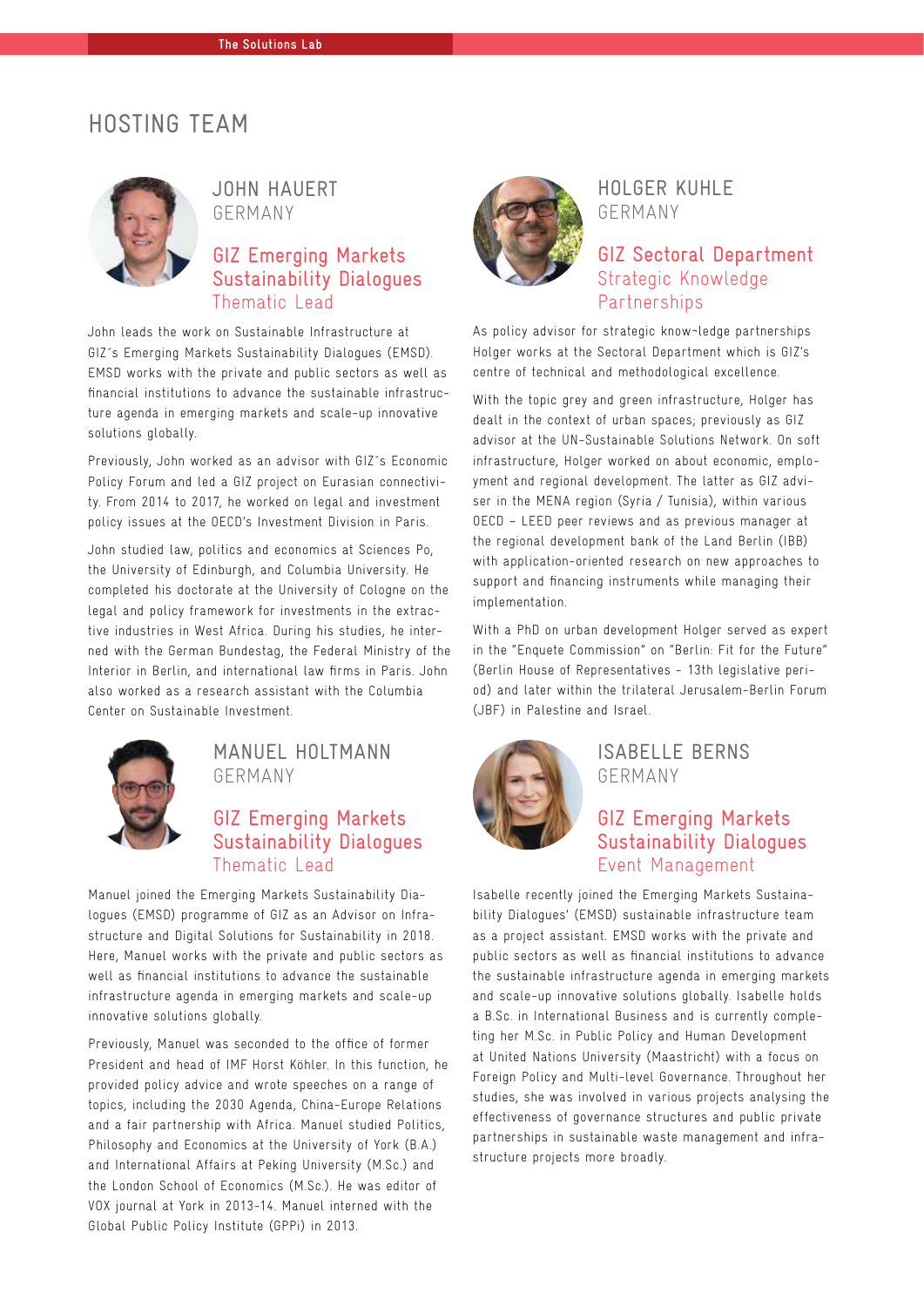

EVA PHILIPPI GERMANY

#### GIZ Global Leadership Academy Facilitator

Eva facilitates dialogue processes that support multistakeholder groups to address their challenges and find innovative solutions in today's complex transitions. She is convinced that social transformation will take place if we create safe dialogue spaces, meet authentically without hiding behind positions, with a clear mind, an open heart, and a genuine inner presence. Eva believes in the power of collective leadership, deep listening and co-creation and speaking the inner truth.

Before joining the Global Leadership Academy in 2019, Eva has been working as Facilitator and Systemic Coach. Furthermore, she was part of GIZ Academy's group Leadership Development in Bonn in 2014-16 and prior to that head of a GIZ Saarland networking program with Namibia. Eva holds academic qualifications in Intercultural Communication and Education Science, is trained in Leadership Development, Theory U and Transparent Communication. She lived and worked in Australia, Mexico, Namibia and USA.



#### JENNIFER HARTMANN GERMANY

## GIZ Global Leadership Academy Event Management

Jenny started her apprenticeship in 2013 at GIZ and graduated in the beginning of 2016. Since May 2018, she is working at GLAC and is responsible for the event management, contracts and the finances. After her graduation, she gained practical experience in organizing workshops during her time at the GIZ-office in Bangkok. Since 2016, and before she joined GLAC, Jenny has been working in the financial department, overlooking the budget of international projects.

Her task at GLAC is to organize the whole frame of an event and support the project manager as well as the participants. Her work requires her to keep up a good network to the participants as well as to the GIZ country offices, hotels and partners.

Her vision is to connect different people and to build a network that supports everyone without exception.



## ELIZABETH MALOBA KENYA

#### Nahari Facilitator

Elizabeth lives in Nairobi, works across the World, and speaks English, Swahili, German and French. She has twenty years' experience in addressing complex challenges - she works in cross-sectoral, trans-professional, multistakeholder settings to enable people to make decisions; solve problems; exchange ideas and information; and learn. She has a strong experience in International Cooperation, Development Cooperation, and Private Sector Development.

She works in cross-cultural groups, from grassroots levels to global platforms, to support development of leaders, teams, policies, strategies, plans, and business models that contribute to addressing development challenges. She brings skills in capacity building, knowledge management, facilitation, conflict resolution and management; as well as experience as an entrepreneur to diverse assignments.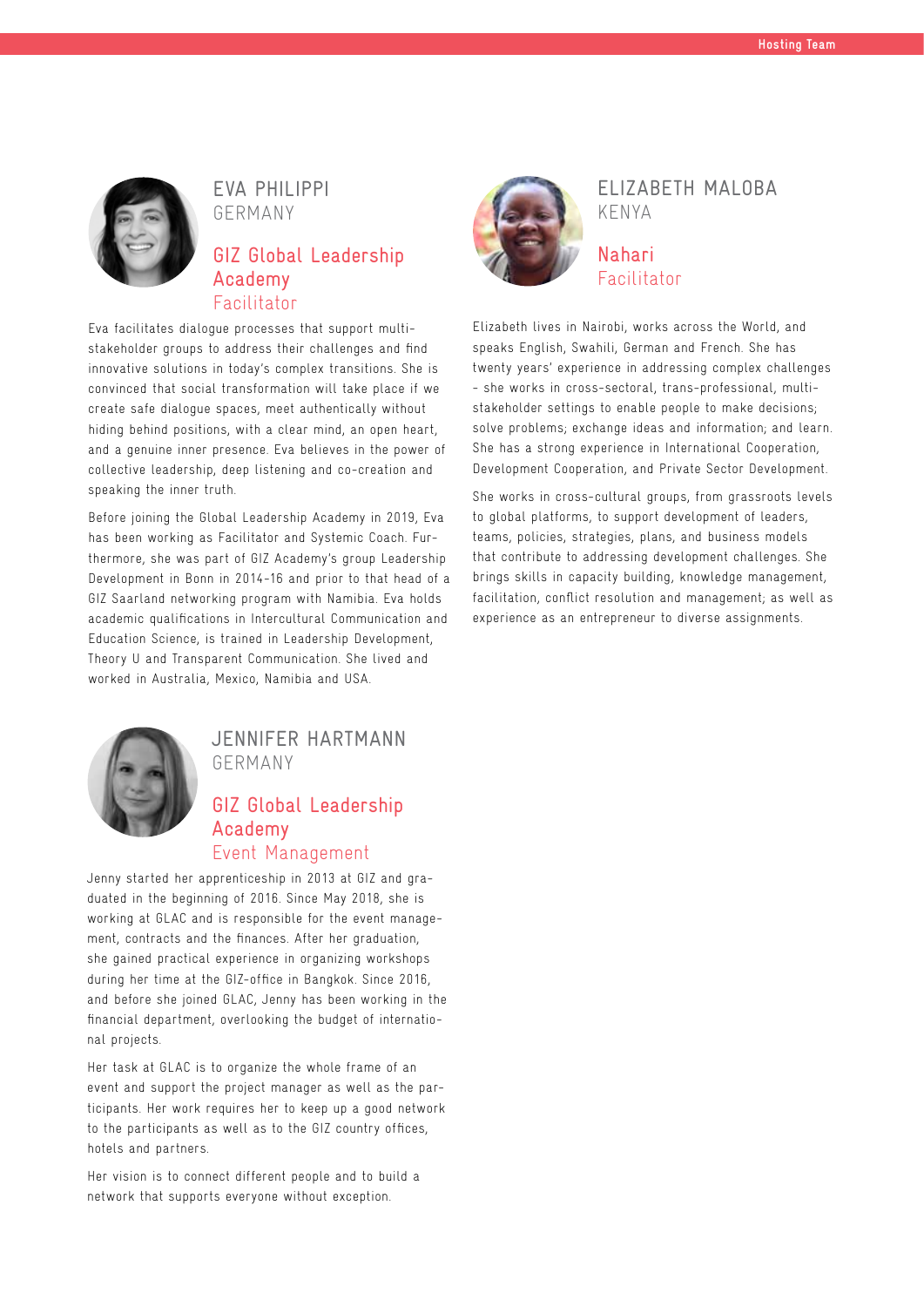# NOTES